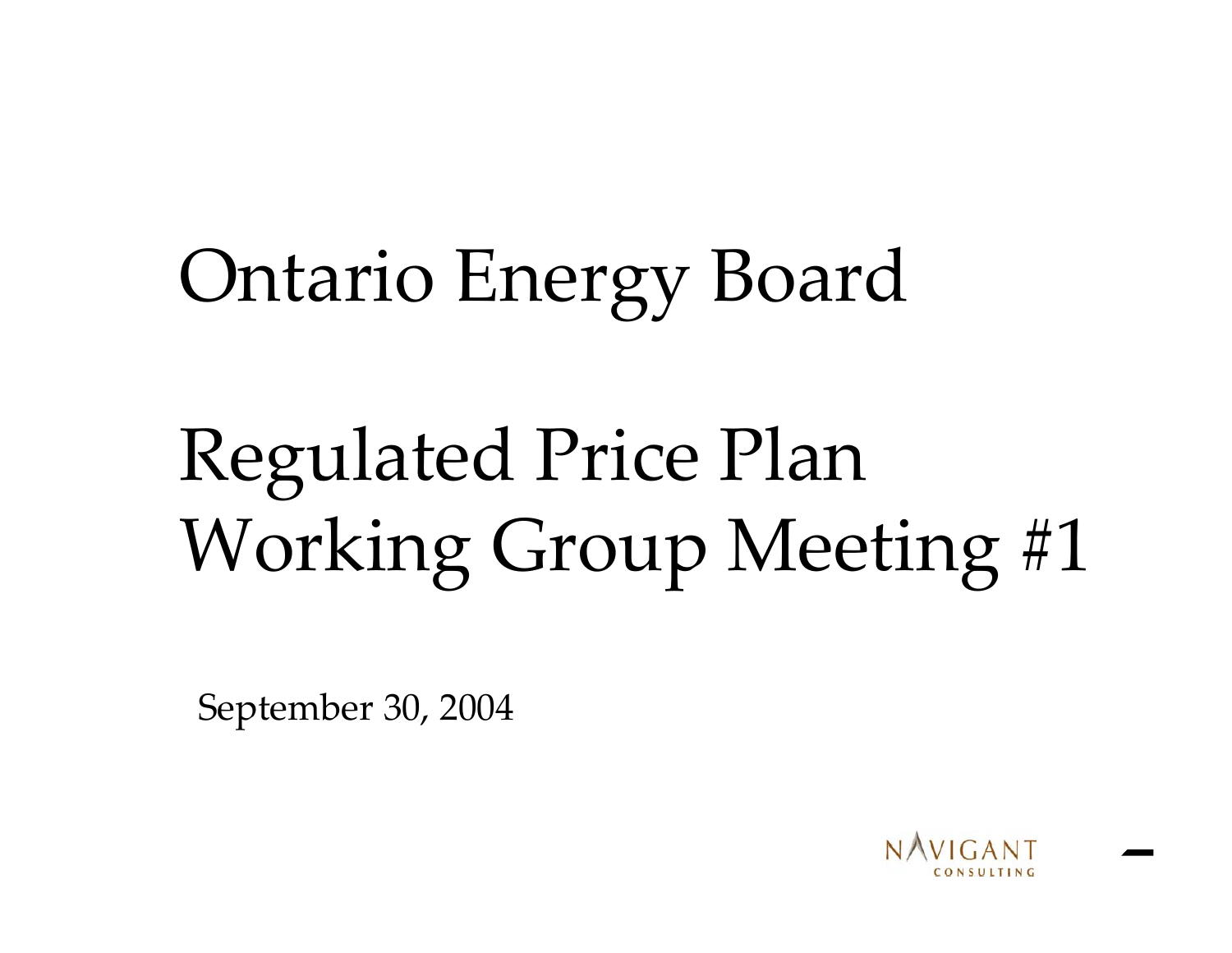# Discussion Outline

- RPP working group mandate
- Working group process and "rules of engagement"
- $\bullet$  RPP requirements
- Members' concerns and objectives
- RPP objectives
- Tools available to working group
- •Evaluation of strawmen
- Next steps schedule, etc.



1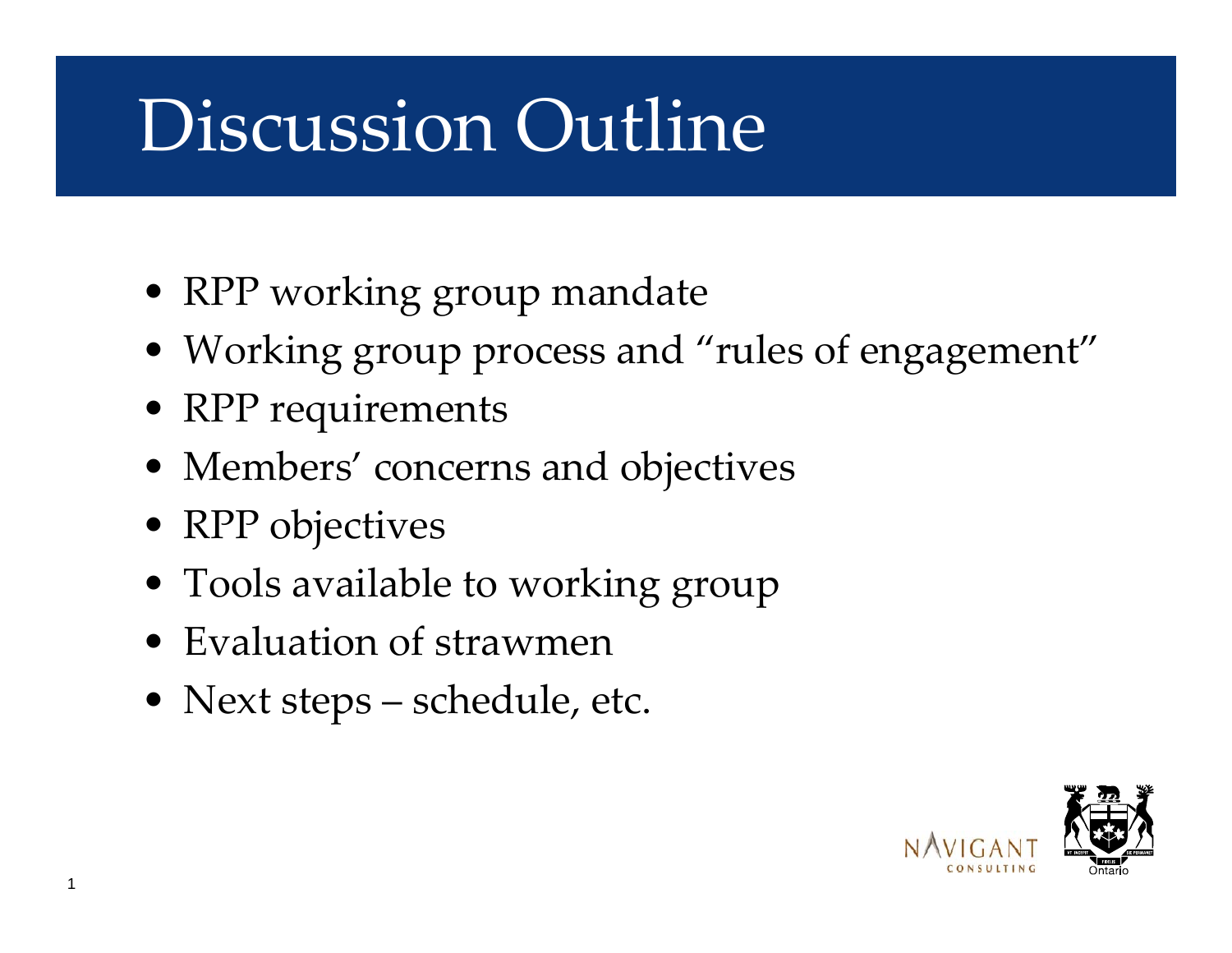

#### *RPP Working Group Mandate*

#### **Develop an RPP for consideration by Board staff that satisfies the objectives as well as possible**



2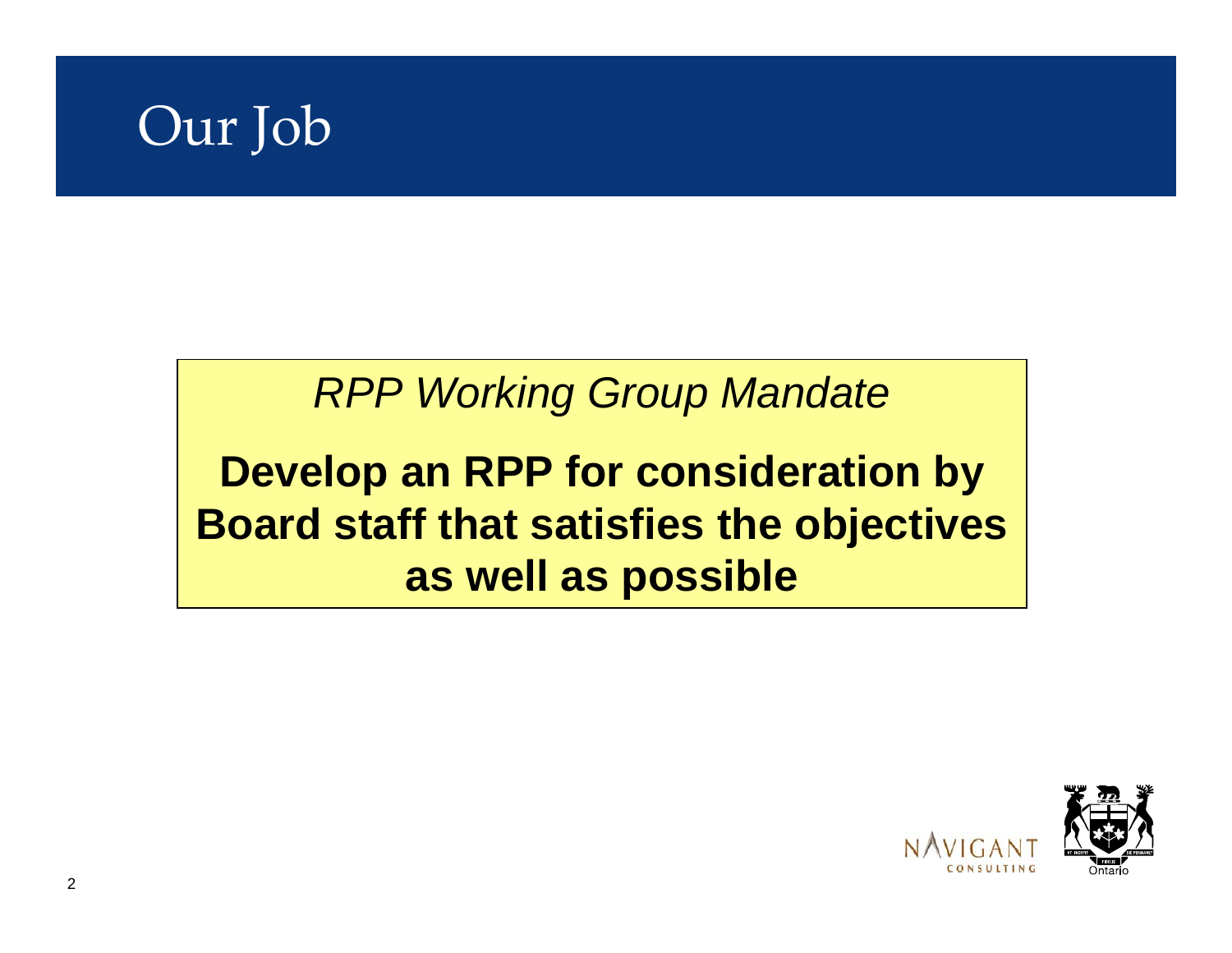## Working Group Process

- The working group is expected to have about six meetings. The actual number will depend on the amount of discussion and the issues that arise
- The purpose of the working group is to get input from a broad group of stakeholders into the design of the RPP
- Where a consensus does emerge from the working group discussions, the Board will welcome that result
- If a consensus does not emerge, the Board will consider all the options put forward
- Ultimately, the purpose of the Working Group is to advise Board staff. Board staff will make recommendations to the Board based on Working Group input. All final decisions are the Board's.

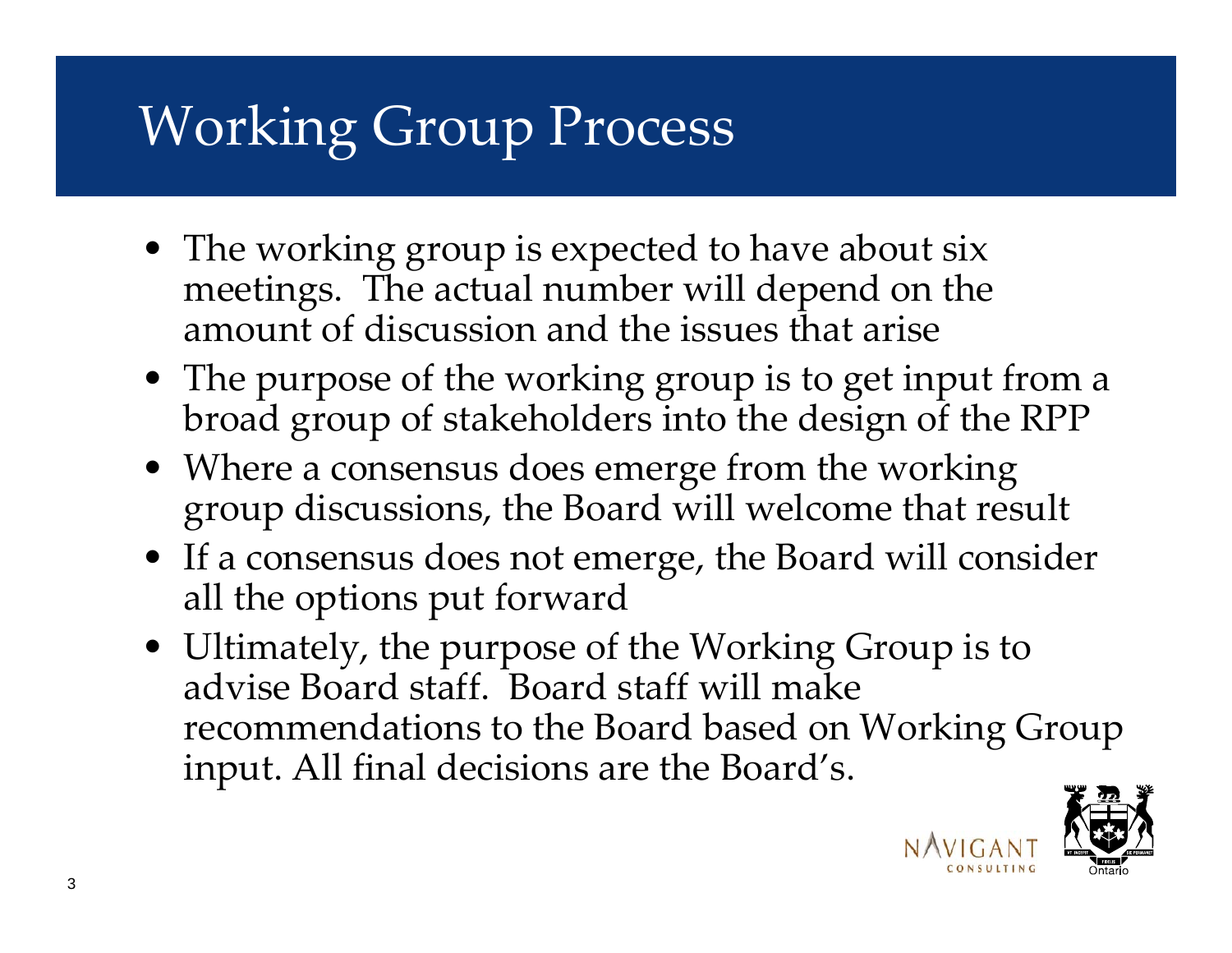#### "*Rules of Engagement*" for Working Group

- Strive for consensus. If consensus is not possible, present well defined options for Board consideration.
- Do not discuss "out-of-scope" issues
- Have respect for others. Each working group member was chosen to represent an important stakeholder group which should be heard
- Need to be willing to compromise (with the vast spectrum of stakeholders) to attain solutions
- Strive to attend all meetings
- This is a working group. Members should be willing to work.

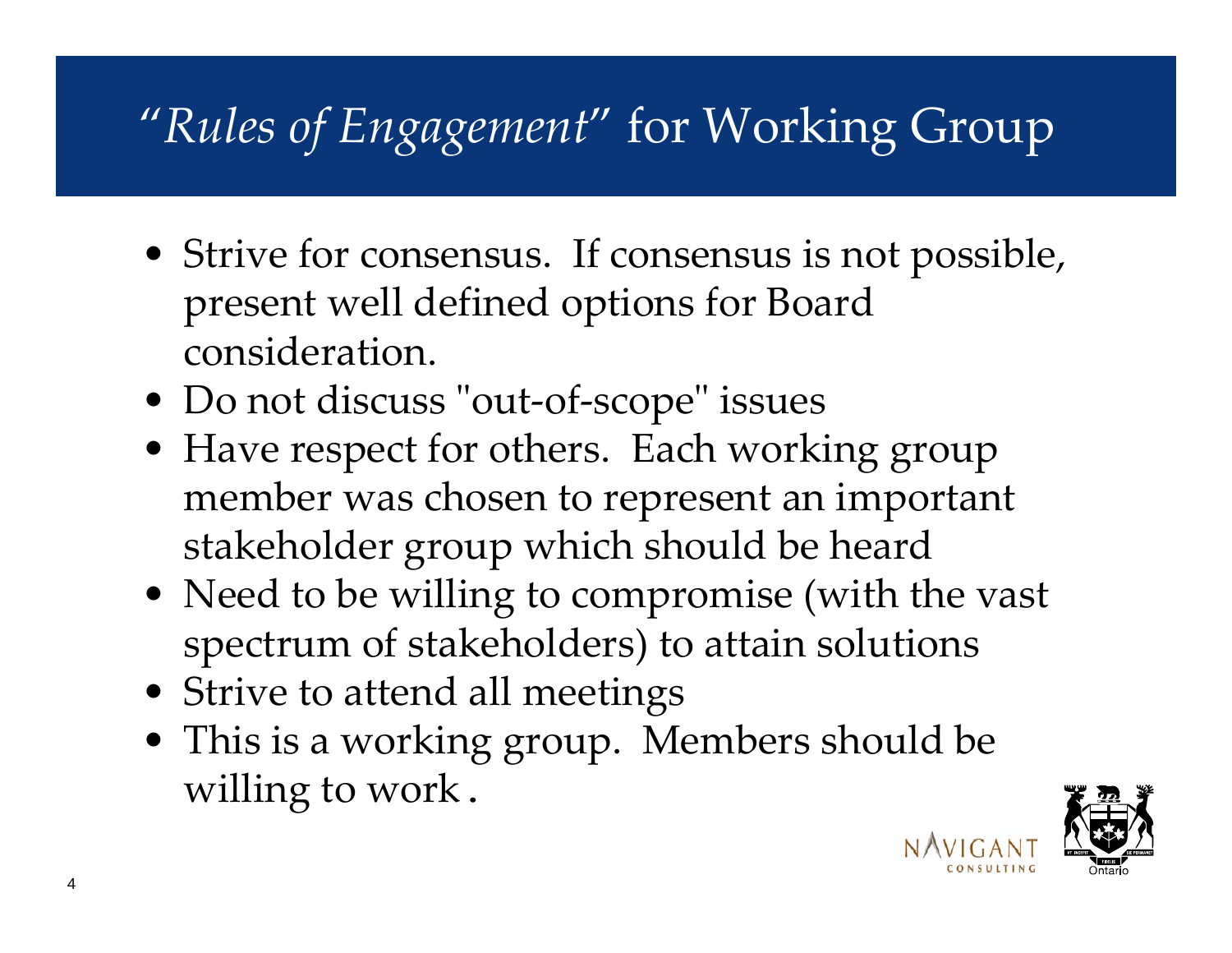## Working Group Agenda

A rough agenda for six working group meetings is

- 1. First meeting
	- •Working group process
	- •Understanding the working group's job
	- •Objectives and tools
	- •Introduction to issues
- 2. Further Issues Discussion
- 3. Initial Strawman Development
- 4.Further Strawman Development
- 5. Strawman Finalization and Initial Implementation Plans
- 6. Implementation Plans

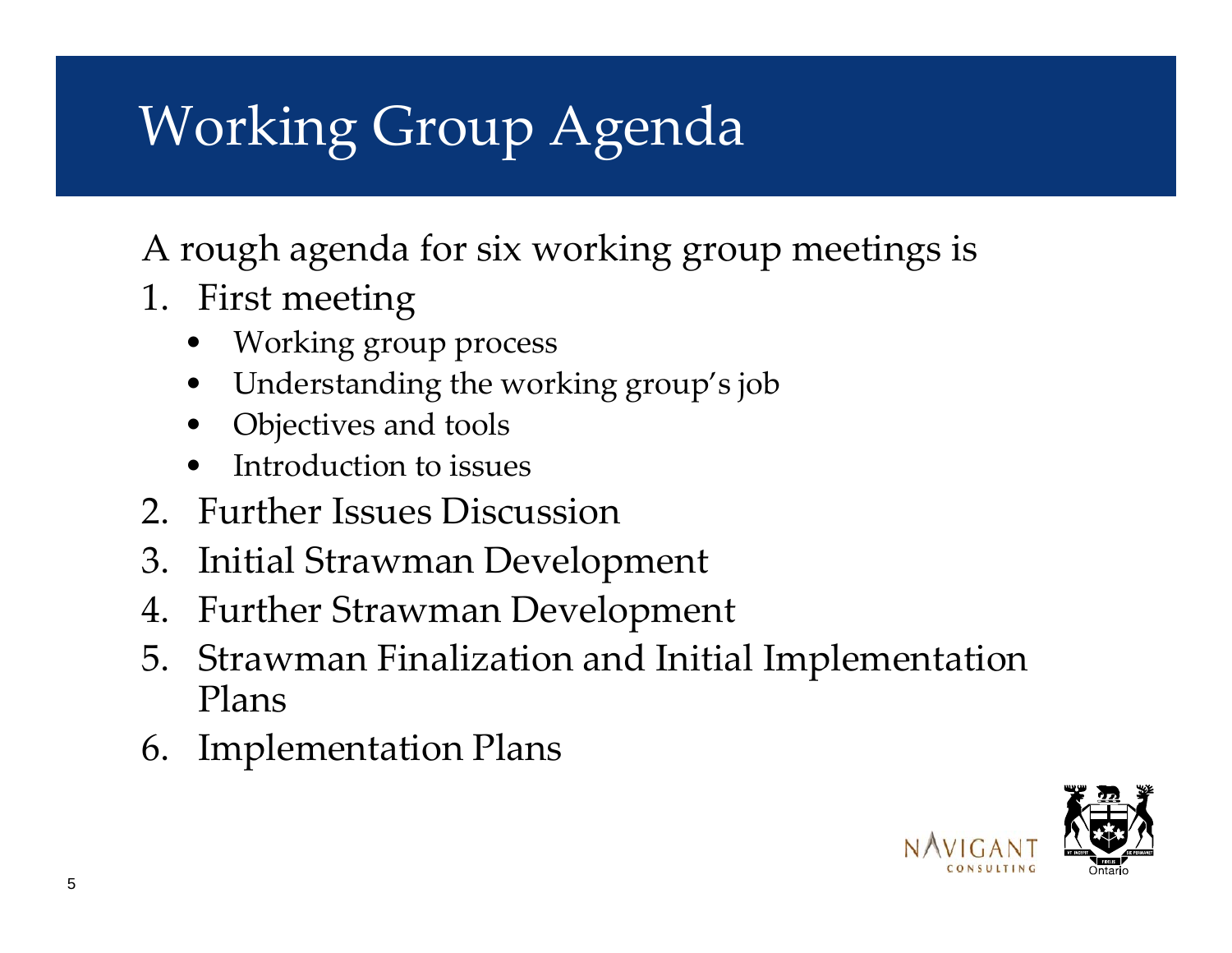#### The RPP Process

#### *What the RPP must do*

**The RPP must convert a forecast supply cost into rates that RPP-eligible consumers will pay for generation** 

#### *Objectives for the RPP*

- **Reflect cost over time**
- **With stable prices**
- **With predictable prices**
- **Encourage conservation and energy efficiency**
- **Encourage demand response and load management**
- **Allow customer choice**
- **Support smart meters**
- **Consumer Acceptance**
- **Keep administrative costs low: OEB, IMO, OPA, LDCs** *Out of Scope Items*

#### *Tools for the Working Group*

#### • **Rate structure:**

- **tiered or constant**
- •**seasonal or constant all year**
- •**time of use rates**
- •**critical peak period pricing**
- •**customer class differences**
- **customer attribute differences (within classes)**
- **Conditions for price adjustment and true ups**
	- •**automatic vs. manual price adjustments**
	- •**frequency of true ups**
	- •**period to recover variances**
- **Upward bias of price relative to forecast**
- **Conditions of entry and exit**

- **Definition of eligible customers**
- **Term of plan: how long between rebasing?**
- **Customer bill content**
- **Load serving entities**



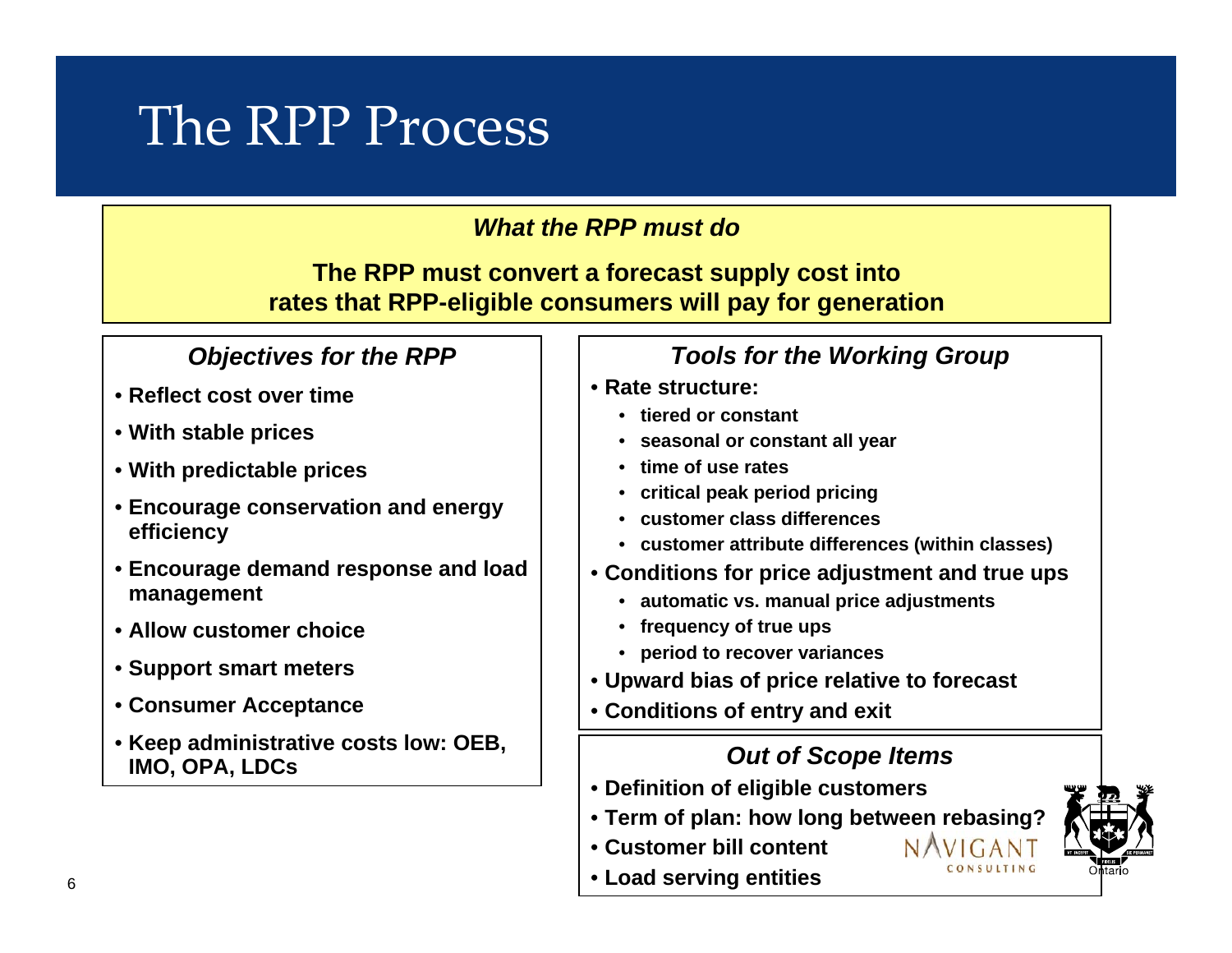#### Market structure the RPP will operate within

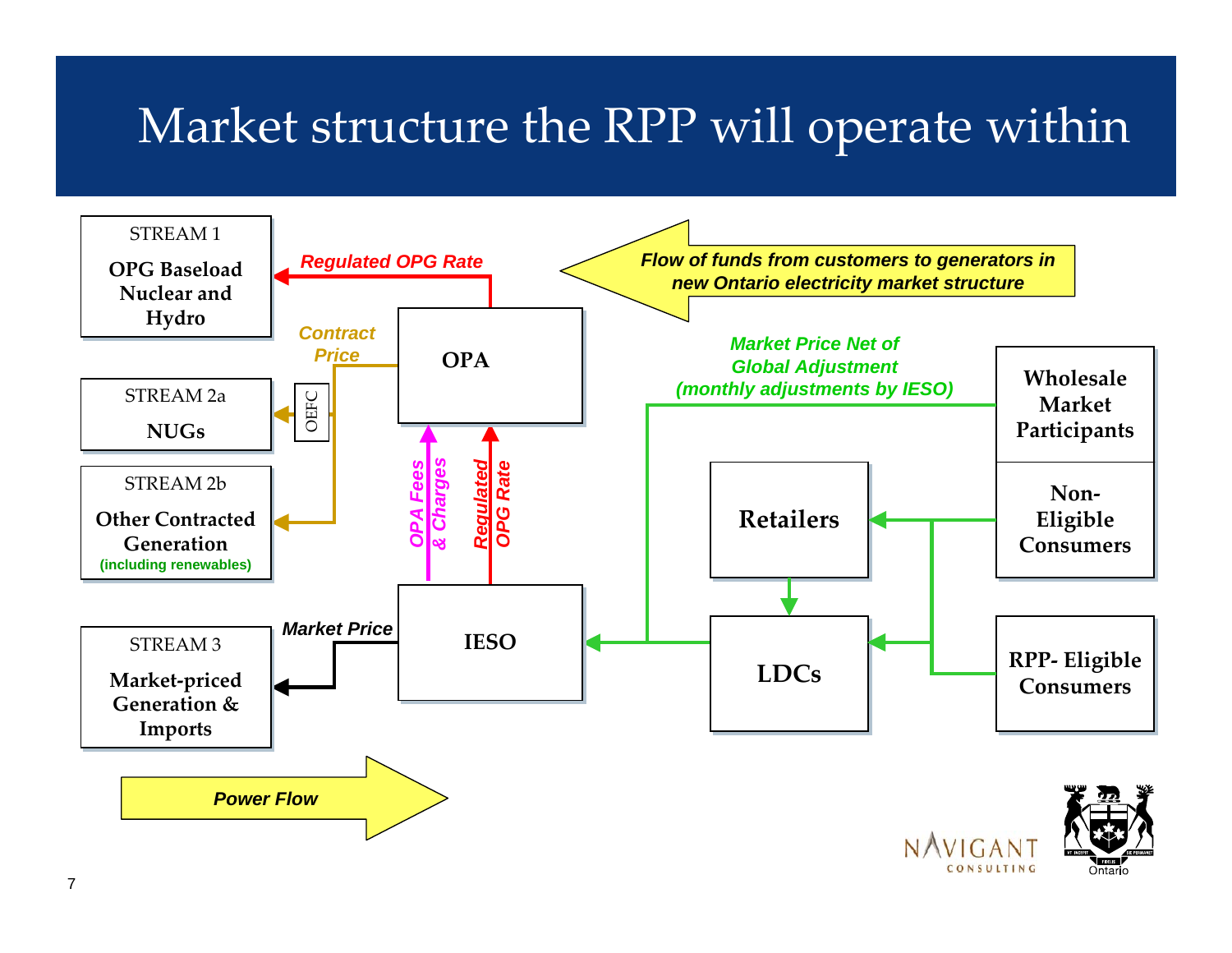#### Overlay of RPP on new market structure

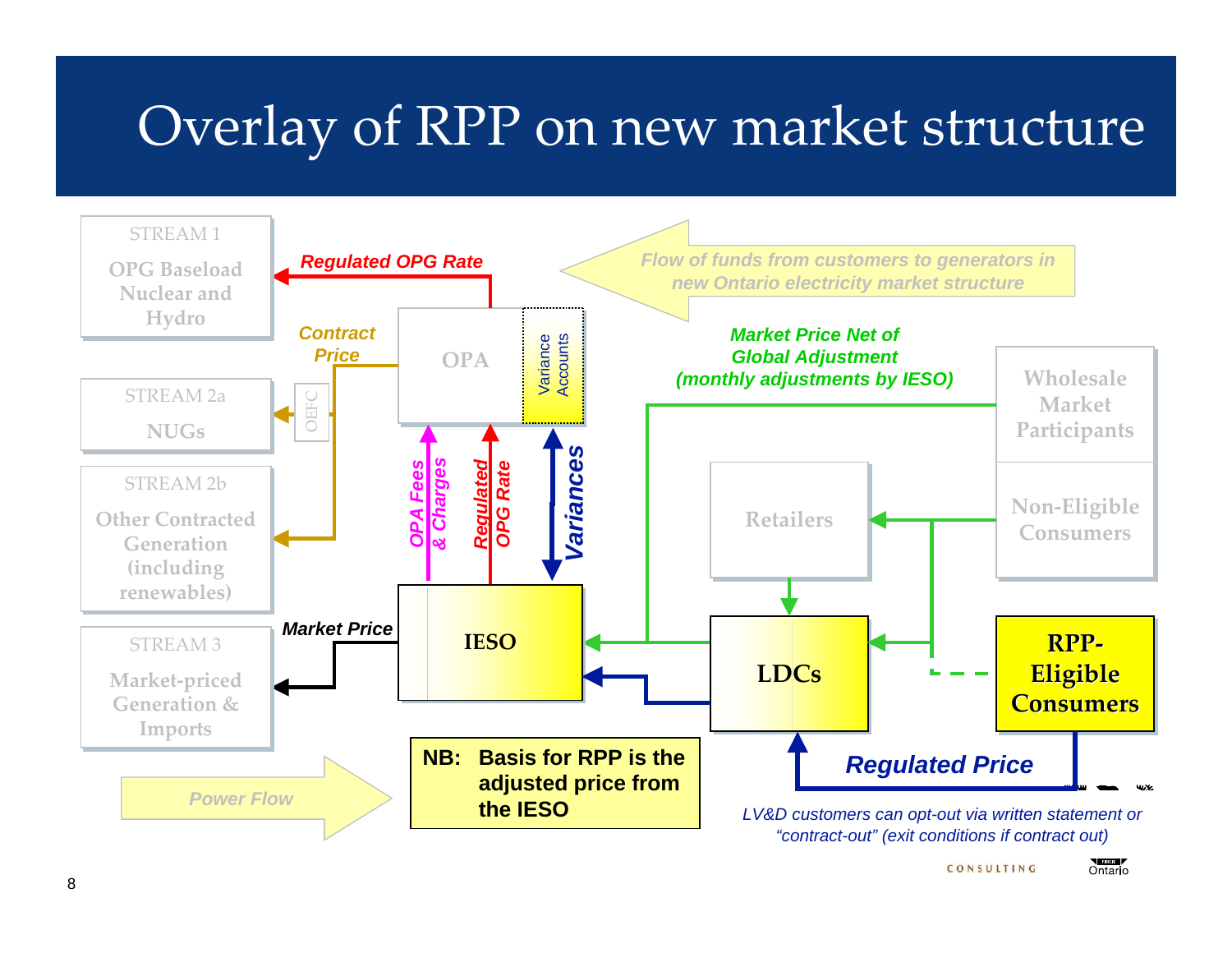#### What the RPP Must Do

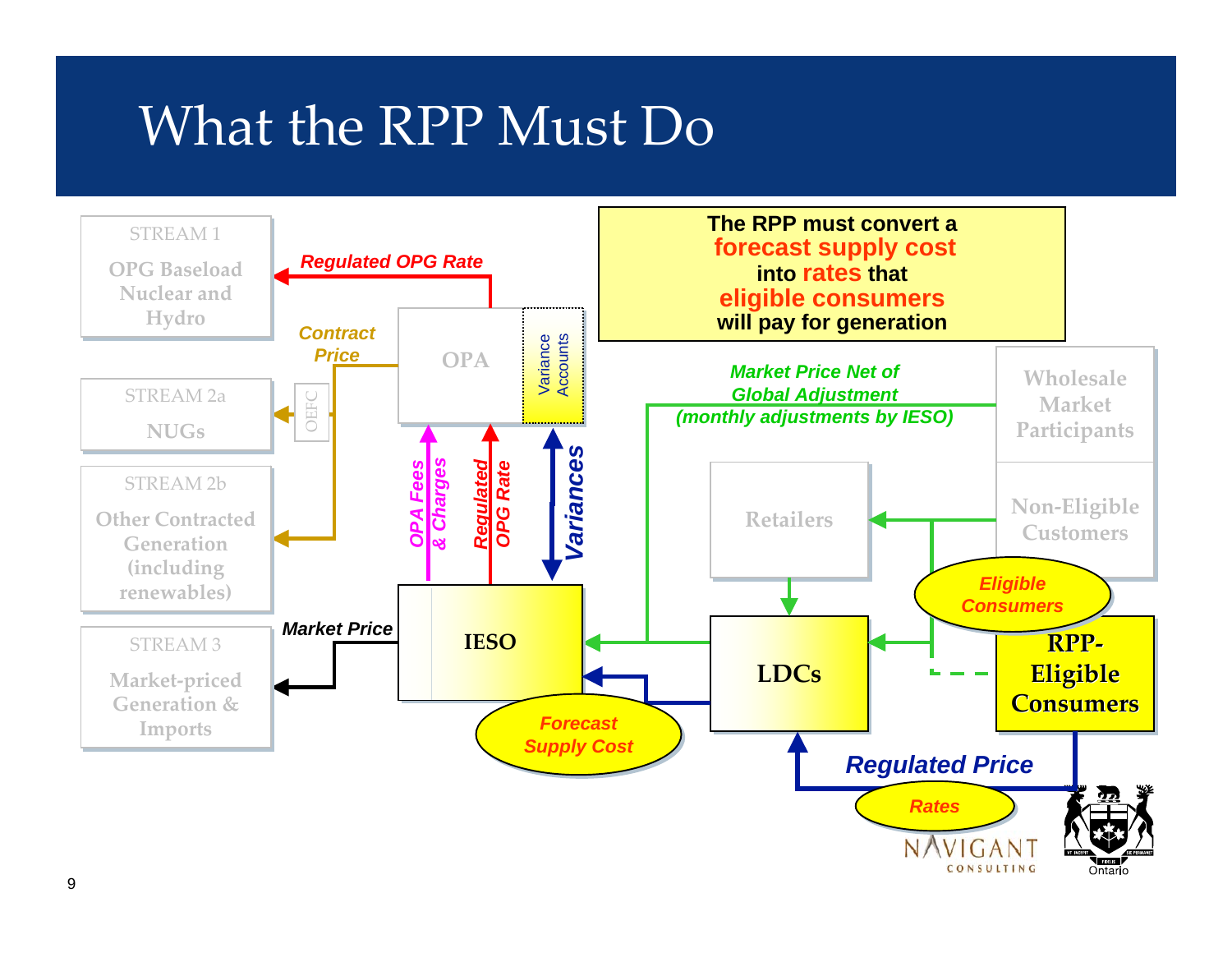## What the RPP Must Do (cont'd)

- The RPP must convert forecast supply costs into the rates that eligible consumers will pay for generation
- Forecast supply costs
	- Payments to some generators are cost or contract based (some will vary with market prices), payments to some generators are market based
	- All payments will be forecast in advance
	- Total of payments to generators will be forecast but will n ot be known with absolute certainty in advance (equivalent of forecast supply costs)
- Rates
	- The required revenue will be collected from customers through the prices they pay for electricity
	- Many options for rate structure
- Eligible Consumers
	- To be fully defined by government
	- Will at a minimum include residential con sumers, plus possibly
		- Small businesses (li kely to b e included, s mall to be d efined)
		- п MUSH s ector (now included, future uncertain)

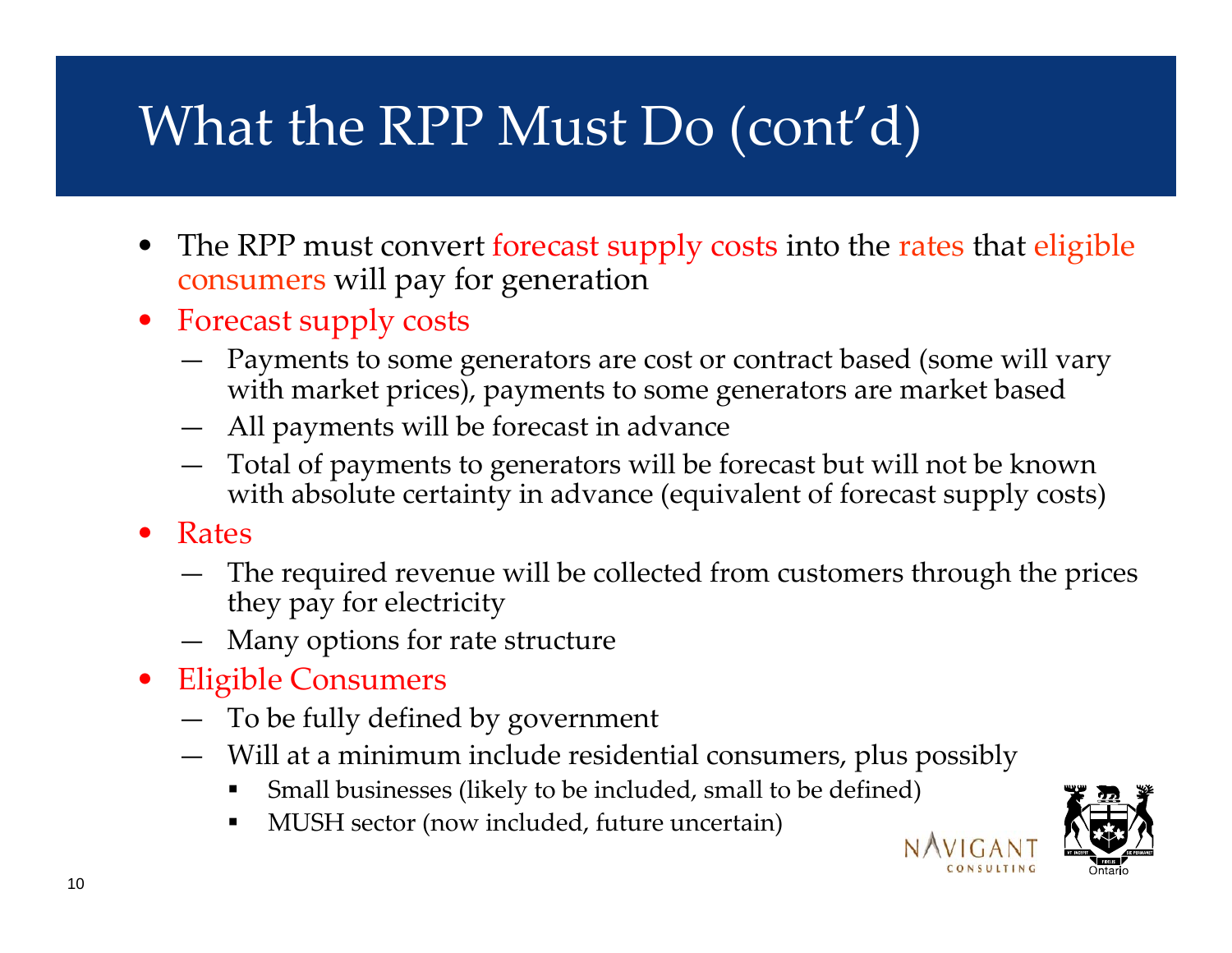#### Members' concerns

# Identify your group's primary concern regarding RPP

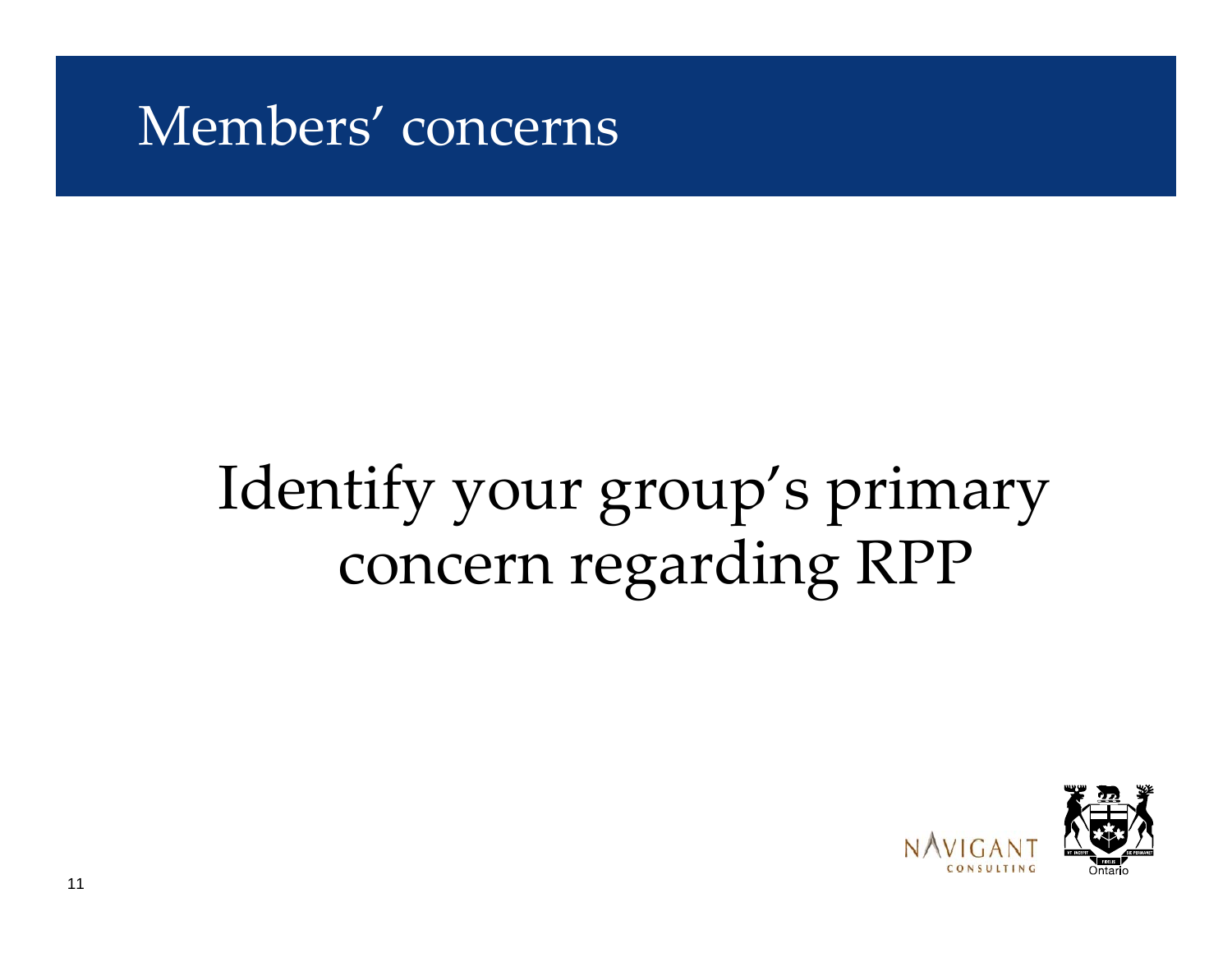#### **Objectives**

- Reflect cost over time
- With stable prices
- With predictable prices
- •Encourage conservation and energy efficiency
- •Encourage demand response and load management
- •Consumer choice
- Support smart meters
- Consumer acceptance
- Keep administrative costs low: OEB, IMO, OPA, LDCs

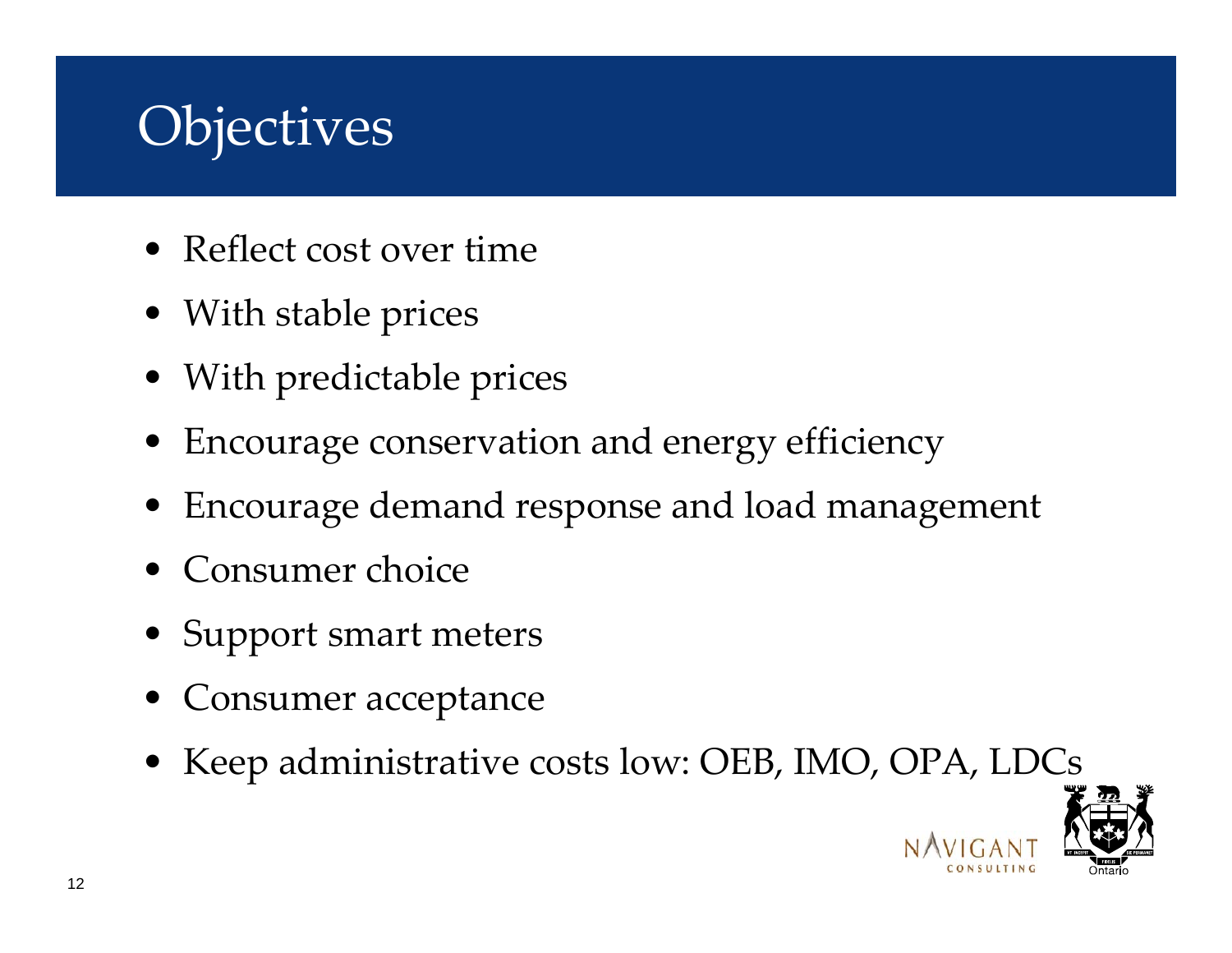#### Objectives: Cost Reflective Pricing Over Time

- Electricity generation costs vary over time for many reasons, including fuel costs and generation mix
- Prices can be made stable and predictable only through some mechanism to absorb the inevitable cost variance
- The mechanism will be a variance account, probably maintained by the OPA
- Prices reflect cost over time by variance account trueups, which assign the accumulated variances to customers
- After the true ups, the prices reflect historical cost, but do make consumers pay for the costs

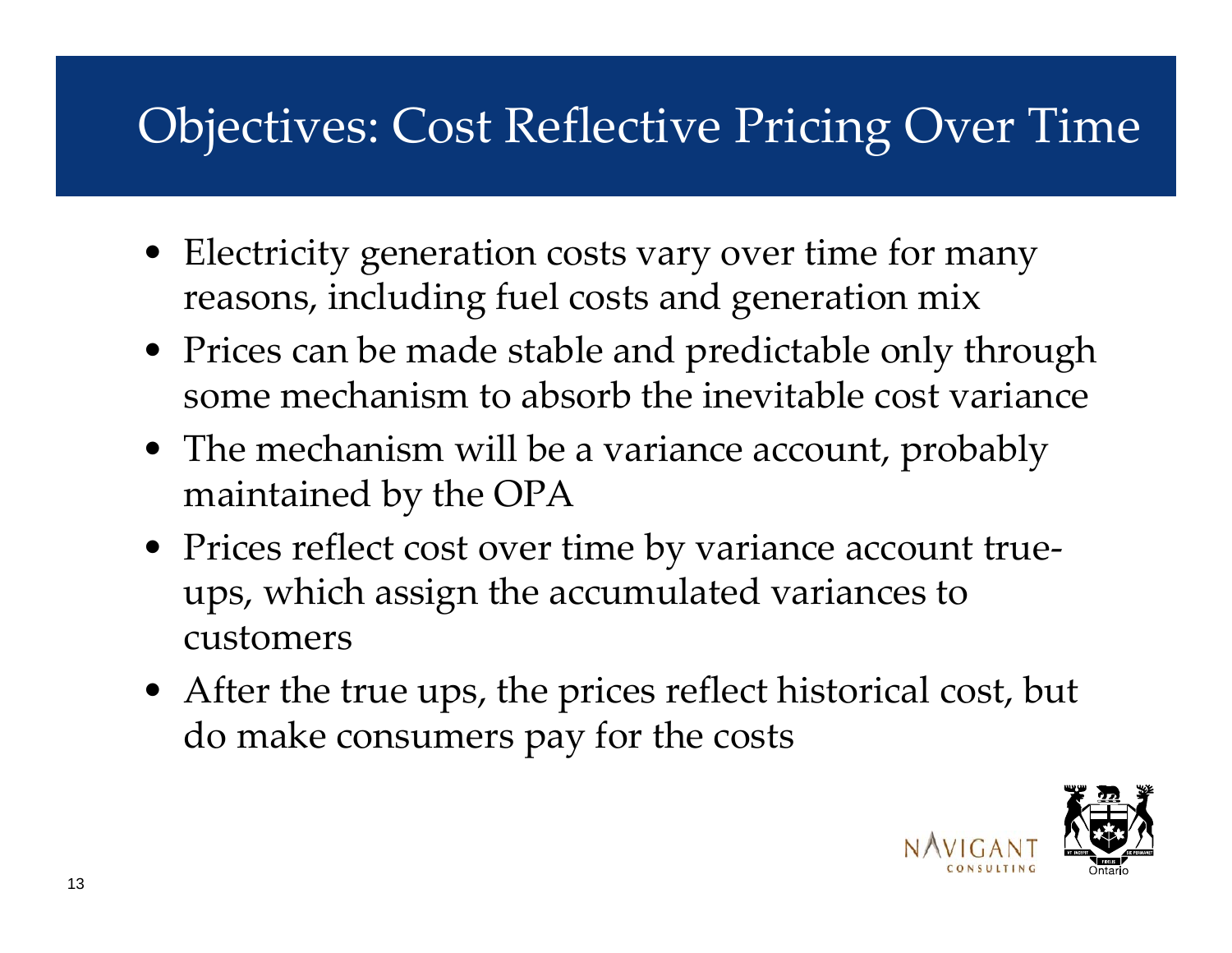#### Objectives: Price Stability

- Completely stable prices are frozen
- Unstable prices change every five minutes
- Price stability in this context means having a price that can respond to changes in cost conditions, but that does so in some measured way
	- Does stability refer to the <u>size</u> or the <u>frequency</u> of price changes?
- Stable prices are not necessarily static; they could change during a period (seasonally, for example)
- Keeping prices stable requires a mechanism to absorb cost variances
- Trade off with cost reflective pricing

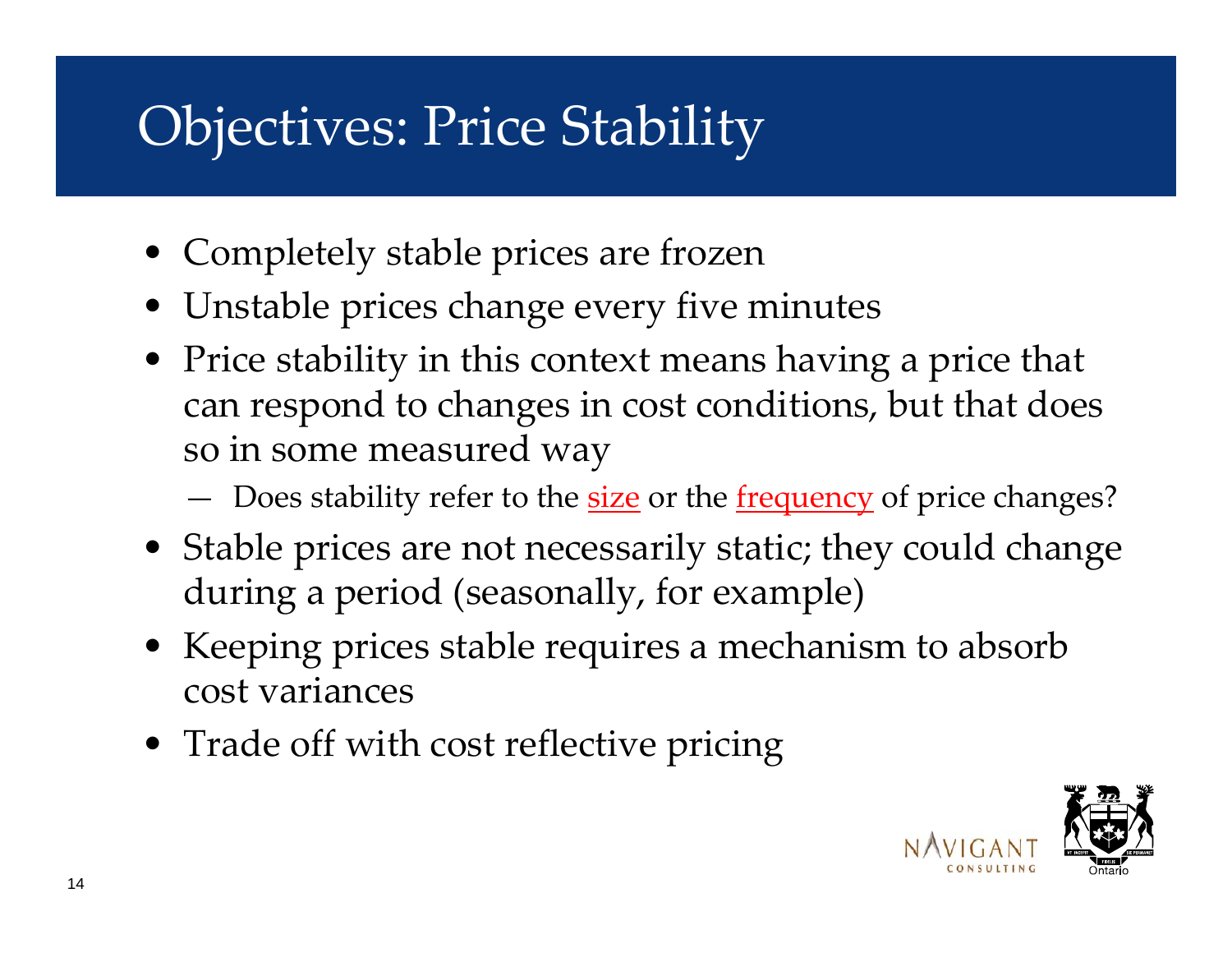### Objectives: Price Predictability

- Predictable prices are known in advance
- Prices could be predictable and not constant
	- Seasonal variation, for example
	- Pre set changes over a period
- The more predictable the price, the less it can respond to actual events
- Keeping prices predictable requires a mechanism to absorb cost variances
- Trade off with cost reflective pricing

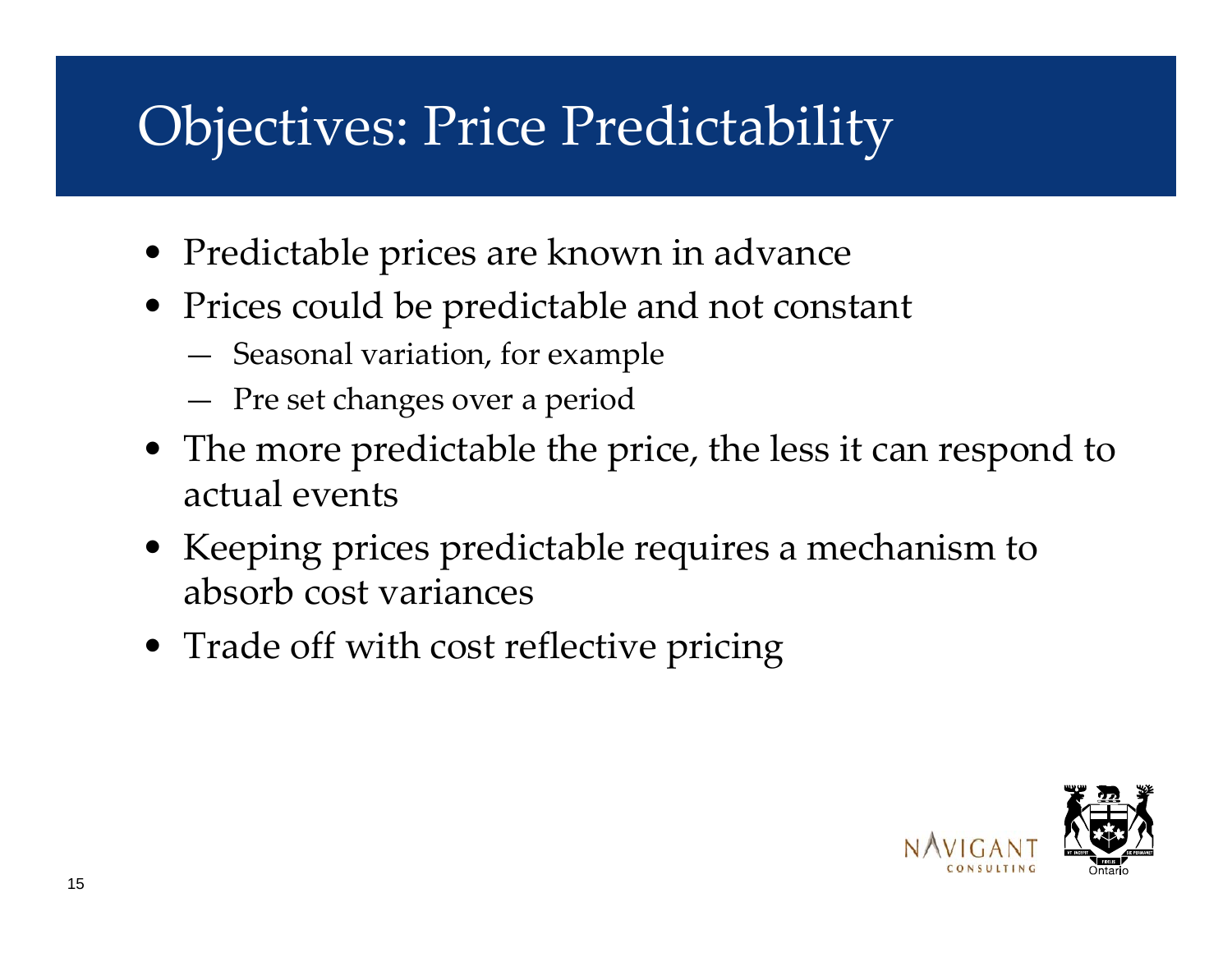#### Objectives: Encourage Conservation and Energy Efficiency

- Consumers can reduce consumption by changing how they use their existing equipment or changing equipment
- The most important motivator of s uch change is price: the higher the price, the greater the incentive to change
- RPP prices will be designed to reflect costs
- To the extent that cost reflective prices encourage conservation and energy efficiency, these objectives do not conflict
	- If prices being replaced are less than cost, moving to costreflective pricing will increase conservation incentive
- Price on the margin should determine marginal behavior like energy conserva<sup>t</sup> ion, so price structure could also encourage conservation (for example, tiered pricing)

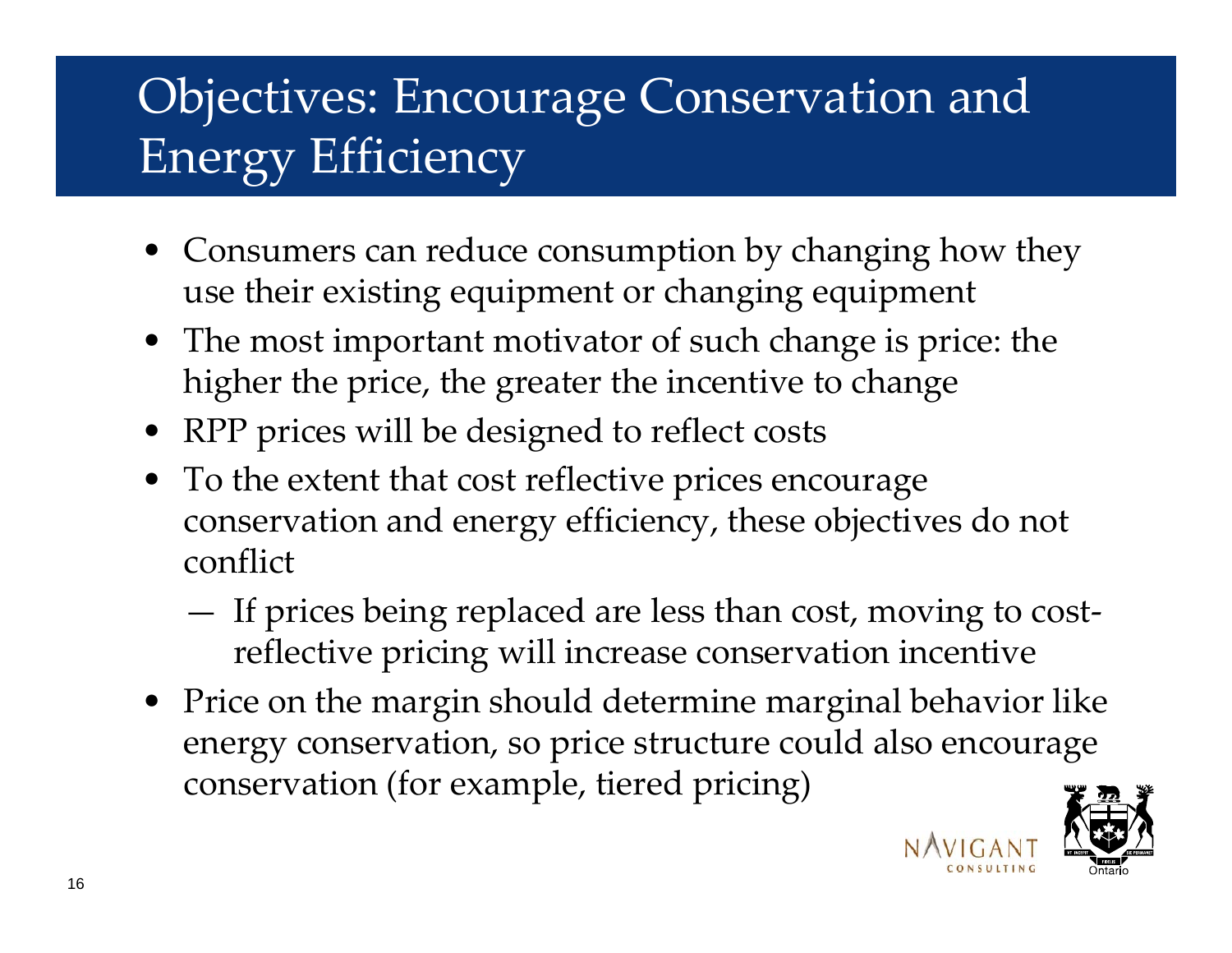## Objectives: Encourage Demand Response and Load Management

- Load management reduces consumer load by prearrangement in response to market conditions
	- Load management can be done by consumers, LDCs or by third parties
	- LDCs and third parties can have incentives to manage load even if consumers do not see peak/off peak price differentials
- Load shifting occurs when consumers shift load from peak to off peak in response to market conditions
	- Consumers are not incented to shift or manage load unless they see some differential in prices between the peak and off peak periods
- The time structure of RPP could encourage load shifting by providing signals about current market conditions

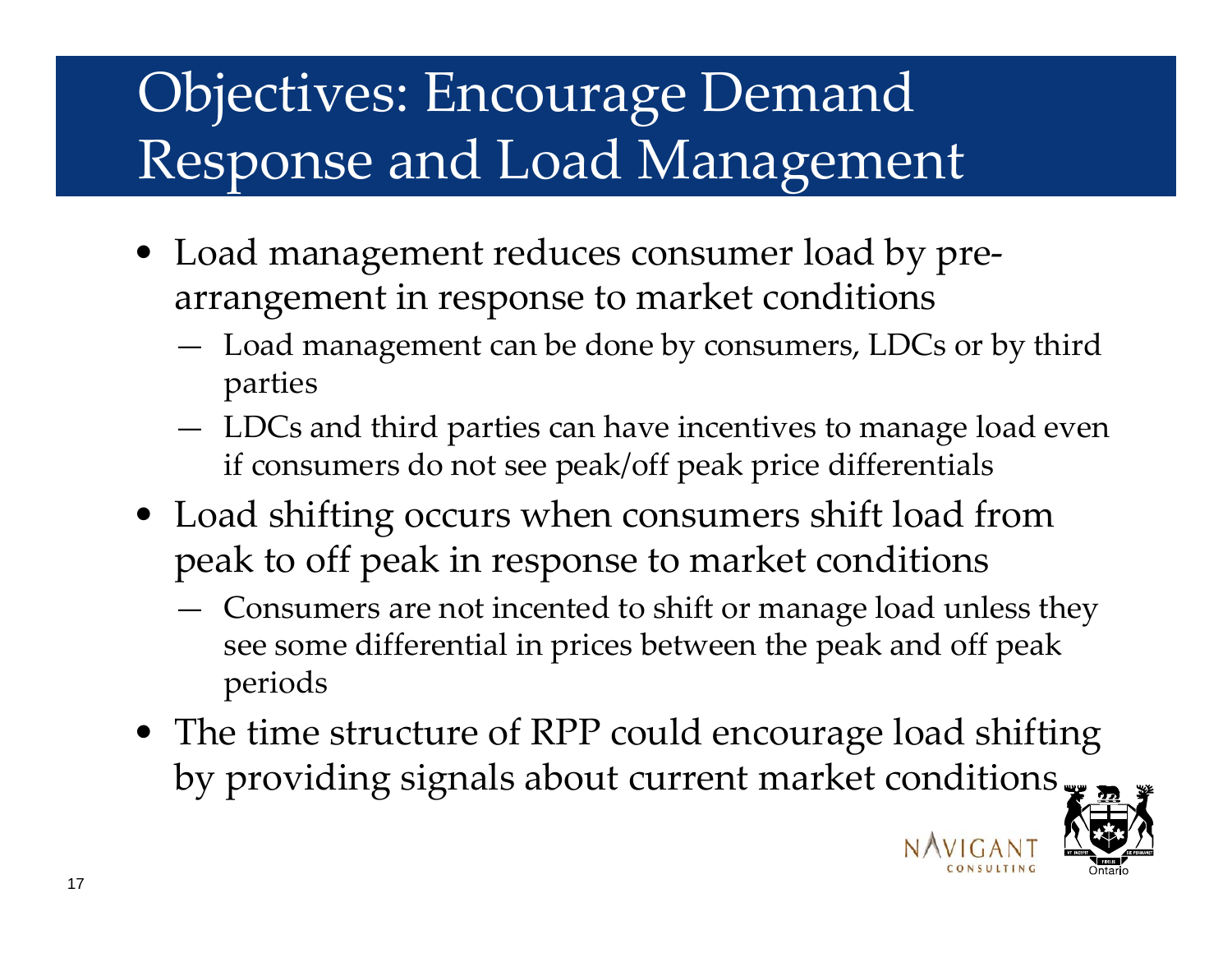#### Objectives: Consumer Choice

- The RPP will also set the price against which purchases from competitive retail suppliers would be measured
- Retail systems in Ontario are already set up to allow consumers to buy their electricity from competitive suppliers
- A cost-reflective price signal encourages rational and informed consumer choice

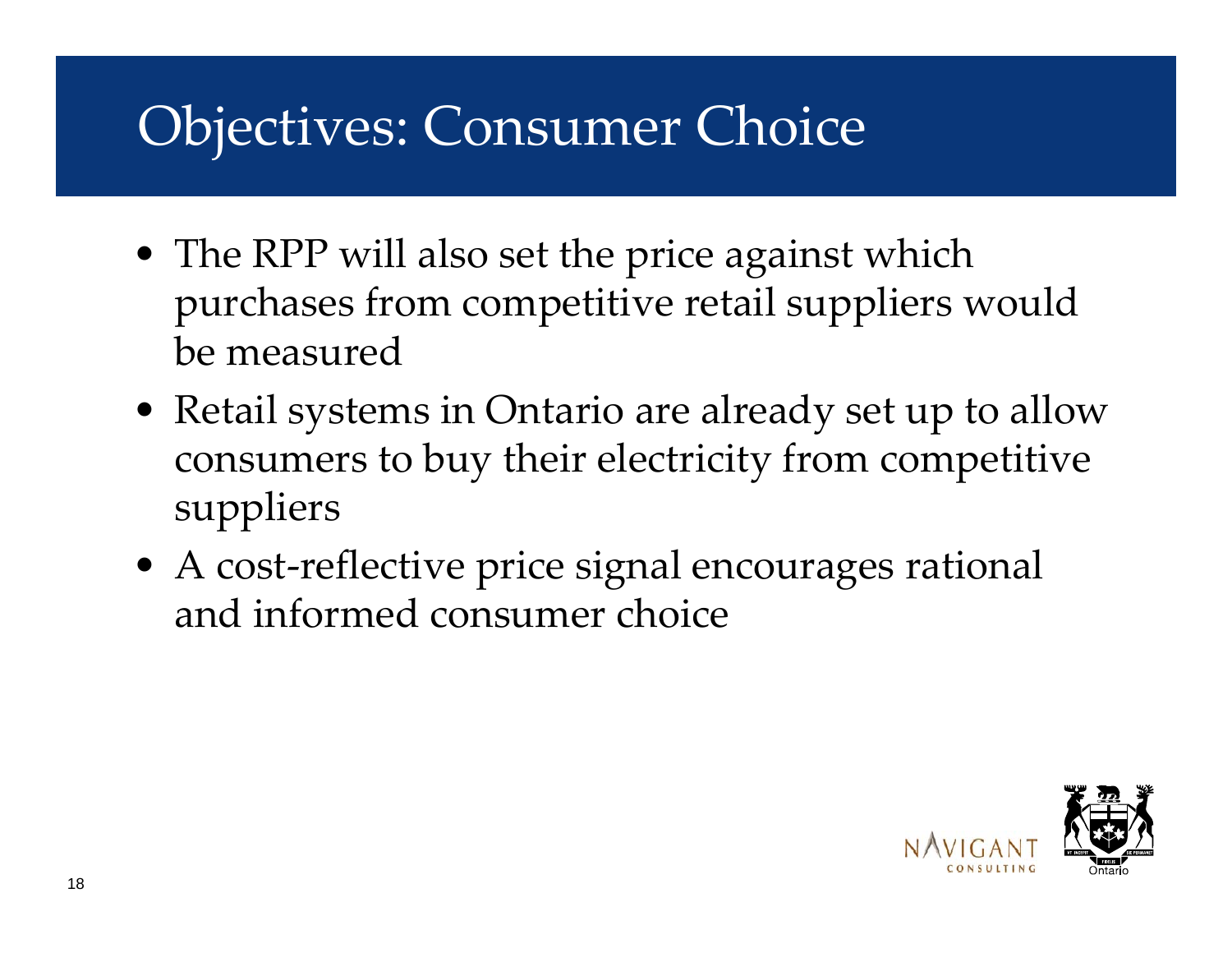## Objectives: Supporting Smart Meters

- Smart meters can record the time that consumers use electricity
- They may also be capable of (or coupled with a way of) telling consumers what the current price is, or whether it is over some threshold value
	- This can provide a direct price signal to consumers, who can then adjust their consumption (energy conservation or load shifting)
- For these capabilities to be useful, consumers must face some sort of pricing related to the time of use information collected by the smart meters
- Meter technology and costs are changing; RPP may need to accommodate possible new (and existing) technology

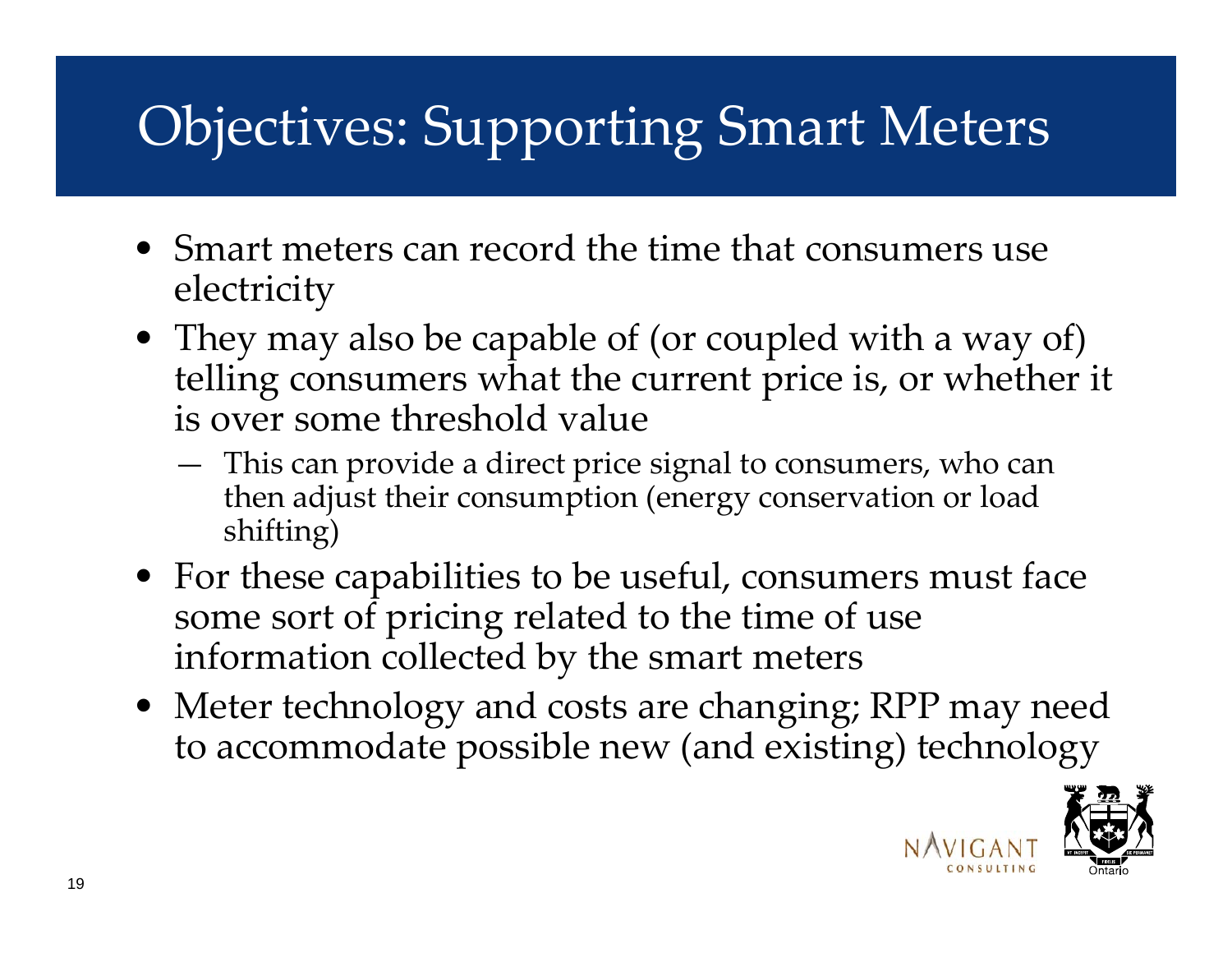### Objectives: Low Administrative Costs

- This objective was mentioned in the stakeholder session
- It is important to keep in mind that changes to LDC billing systems are costly and they should not be made unnecessarily
- The regulatory burden falls on the OEB and the regulated or licensed entities (mostly LDCs, but including the competitive retailers). The RPP should not unnecessarily impose administrative costs on them.

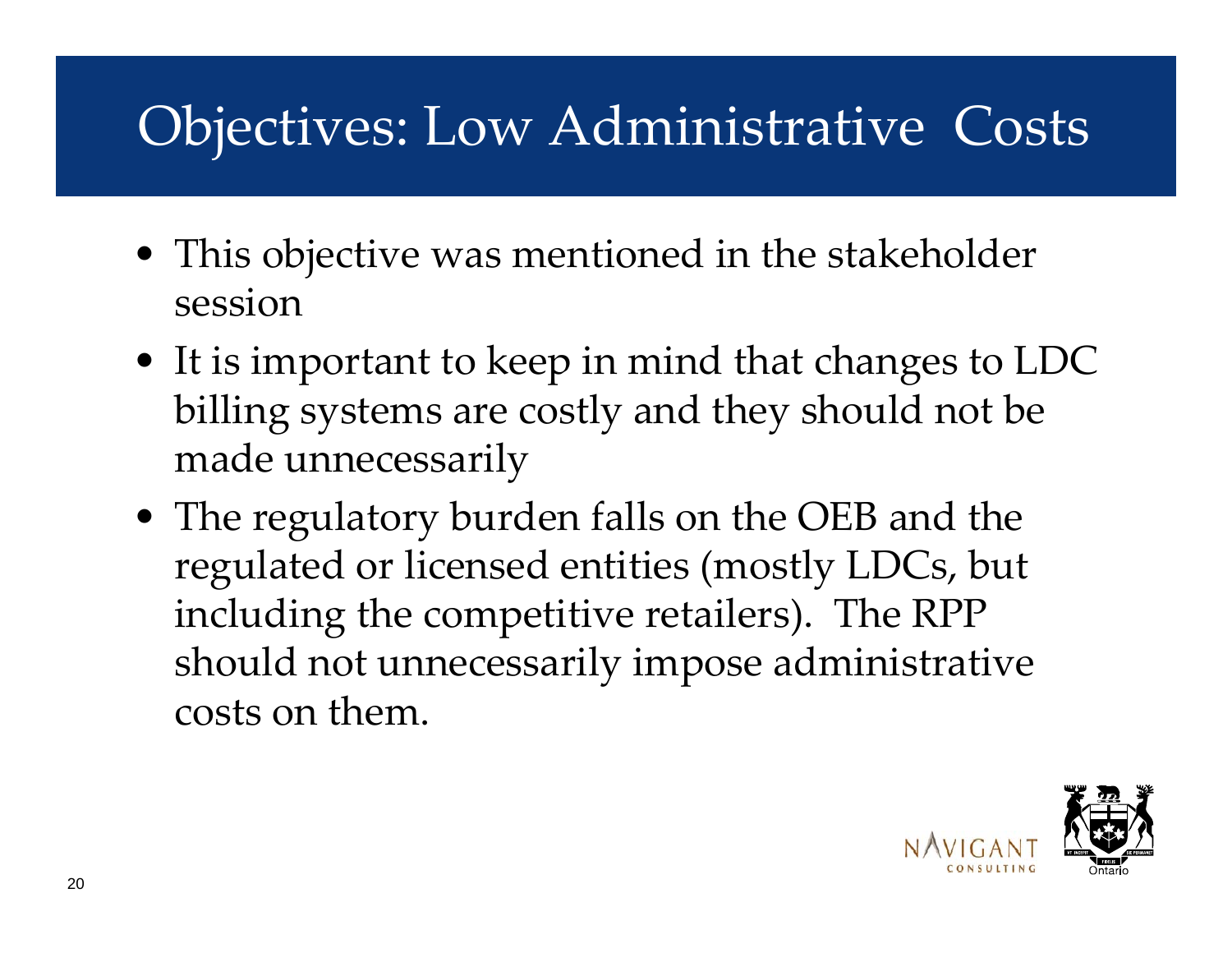#### Objectives: Other Considerations

- •Fairness
	- Basic to good ratemaking
	- Among other principles: consumers in the same situation should be treated the same
- Minimize risk to LDCs
	- Implicit in legislation and in practice
- Compatibility with future market developments
	- Most likely future market developments would involve some changes to the revenue requirement for the RPP (e.g., auction of RFP contracts with more spot market procurement, procurement of RPP supply for g reater price certainty, etc.)
	- Must determine whether RPP should readily handle these developments, but cannot plan for every possible market development
- ANY OTHER OBJECTIVES/CONSIDERATIONS TO ADD?

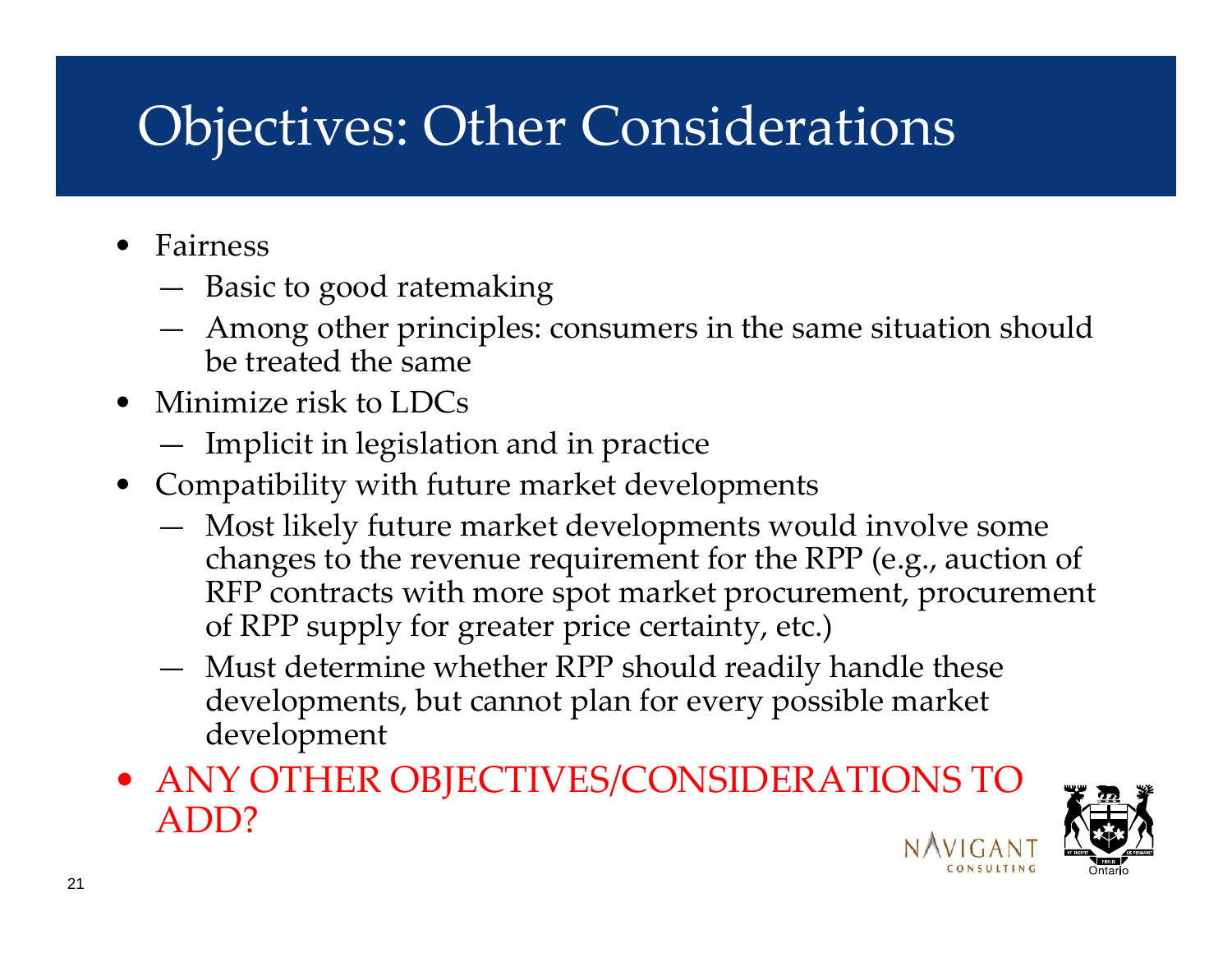#### Inter-relationship between RPP Objectives

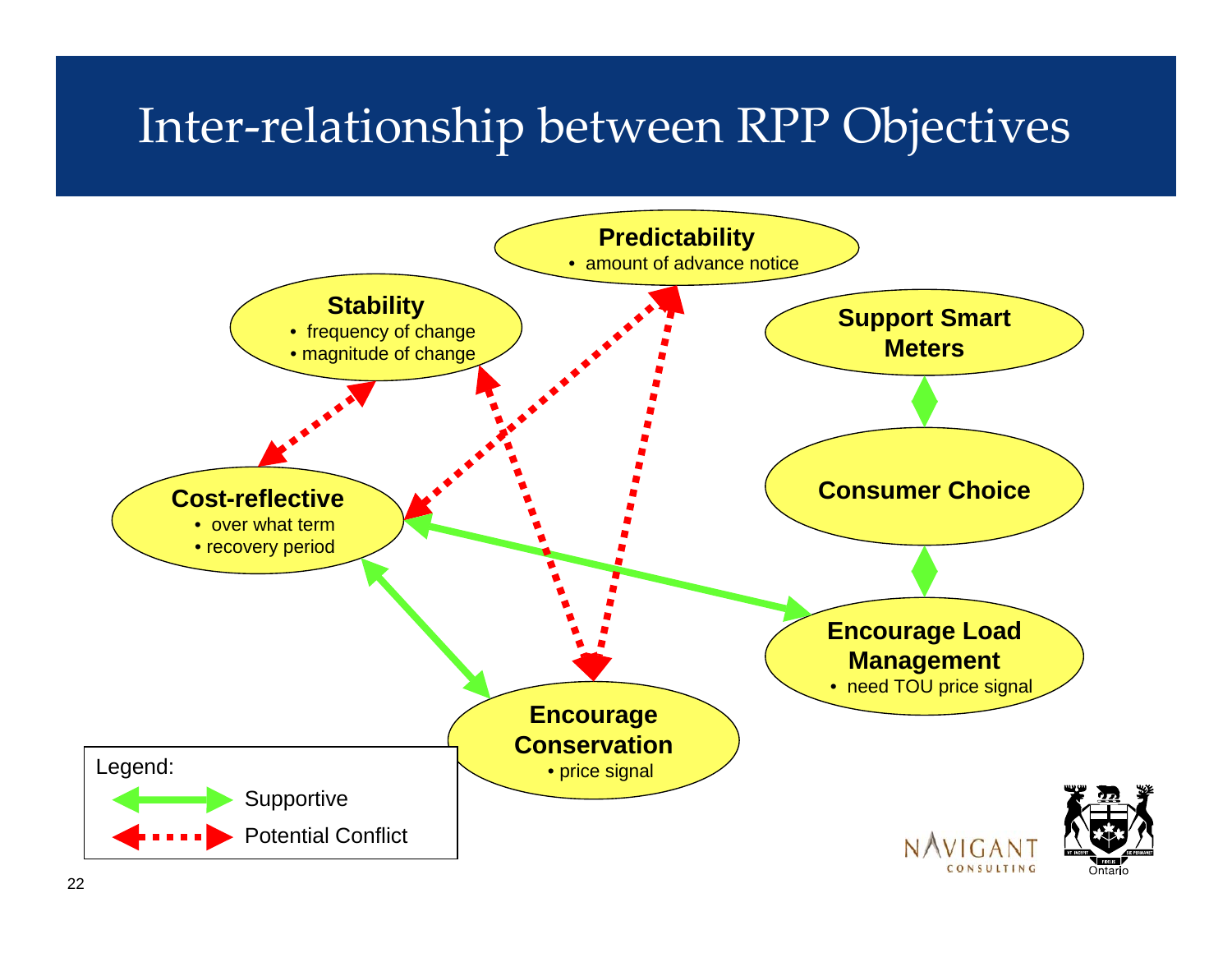#### Conflicts and Consistency Between **Objectives**

- The preceding slide shows some thoughts on conflicts between objectives and consistency between them
- It is intended as a high-level illustration for discussion

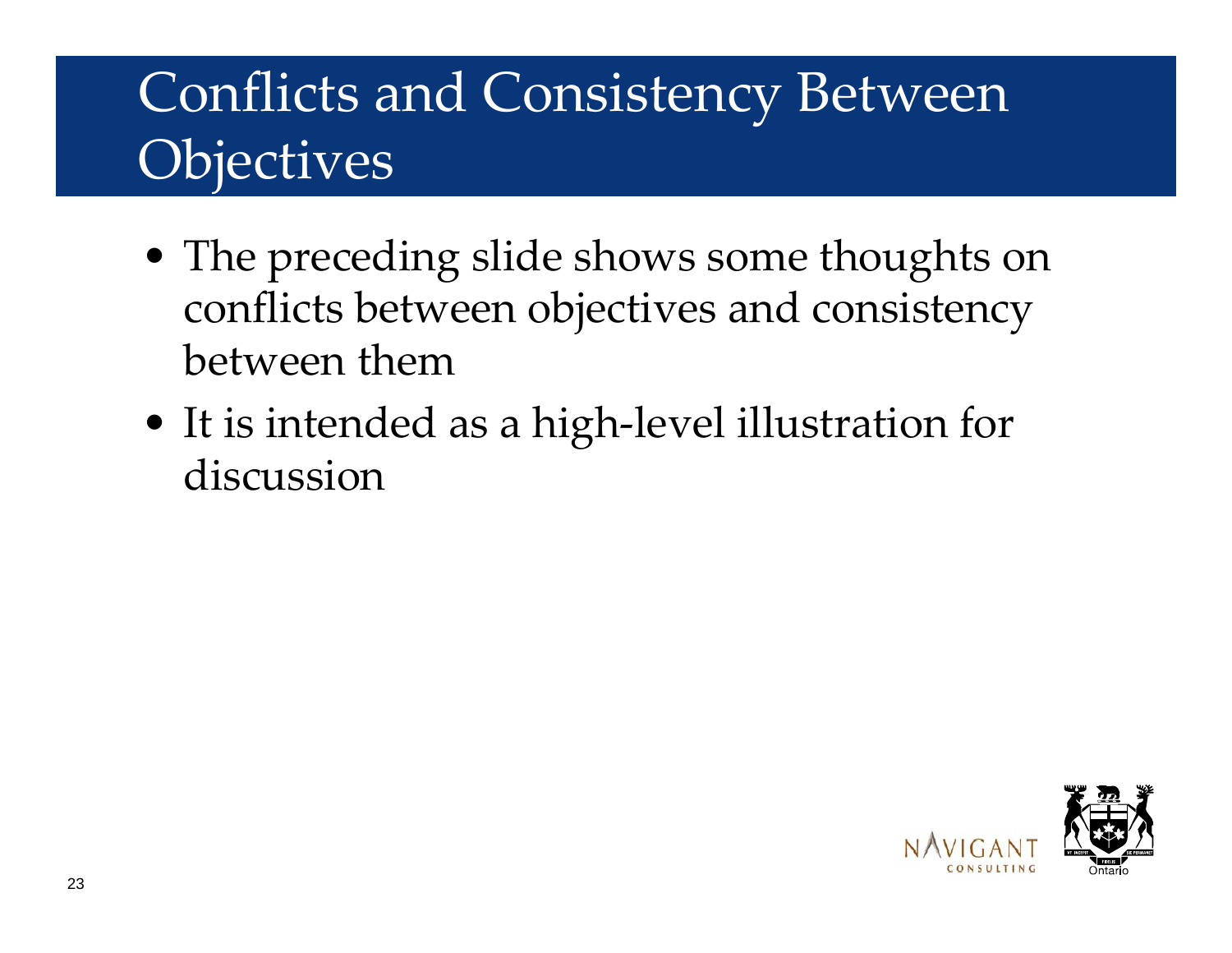## Tools for the Working Group

- •Rate structure:
	- •tiered or constant
	- •season al or constant all year
	- •time of use rates
	- •critical peak pricing
	- •upward bias of the price relative to the forecast
	- •customer class differences
	- •customer attribute differences (within a class)
- •Conditions for price adjustment and true ups
	- •automatic vs. manual price adjustments
	- •frequency of true ups
	- •period to recover variances
- •Conditions of entry and exit

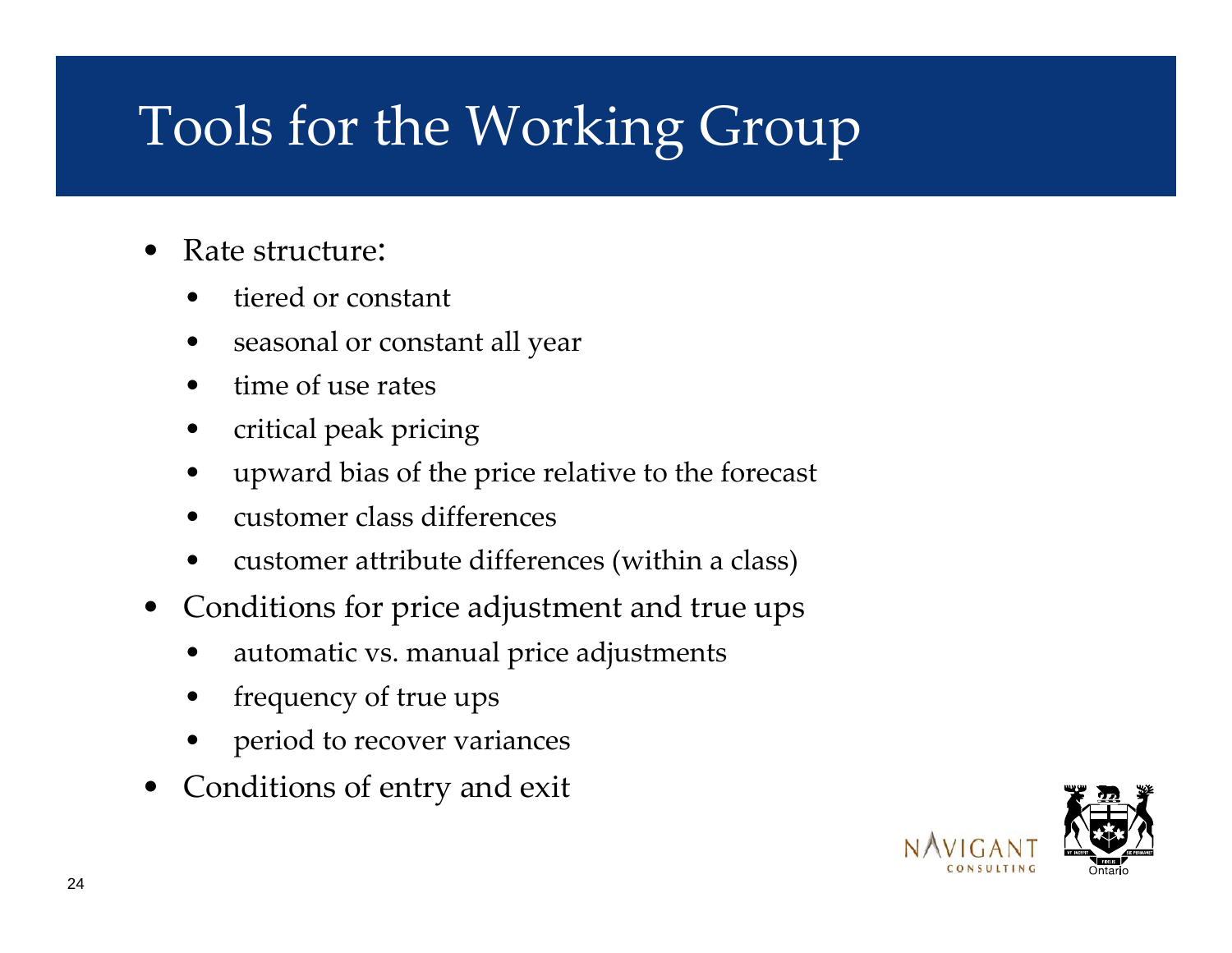#### Tools: Tiered Rate Structure

- RPP prices could be flat (constant for any level of consumption) or tiered (rise or fall with increasing consumption)
	- Current price at 4.7/5.5 cents per kWh is tiered upward
- An increasing price means that the marginal unit costs more than the average unit
- The RPP could have no, one, or more tiers

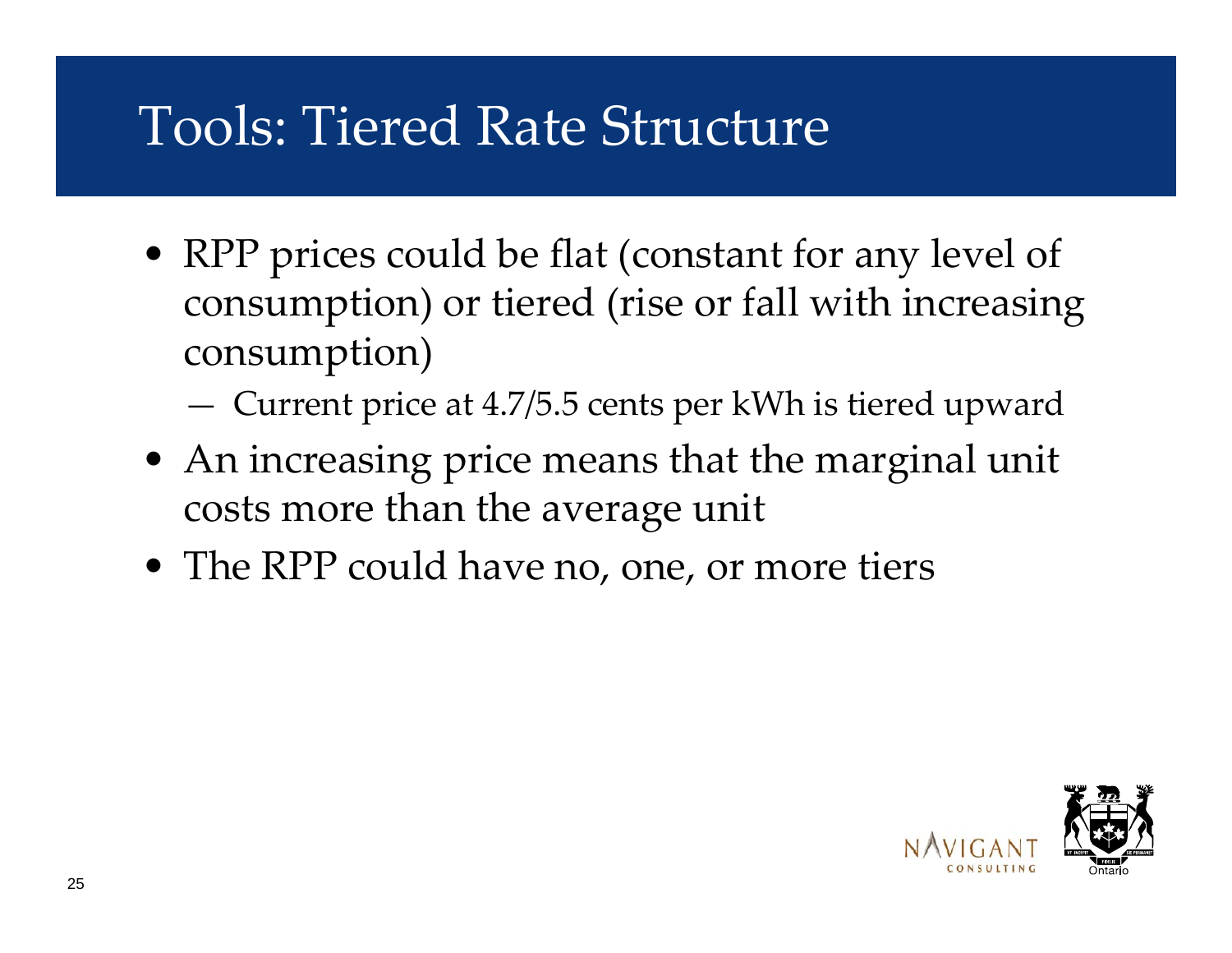#### Tools: Rate Structure: Seasonality

- RPP prices could be the same (whether tiered or not) at all times of the year, or they could vary by season
	- Ontario has a double peak in electricity demand, with the summer peak now higher than the winter peak (under normal weather conditions)
	- Hourly prices can be expected to be higher at peak times than at off-p eak times
- A seasonal price structure would have to rely on averaging prices over the differentiated periods (probably the length of a meter reading cycle.)

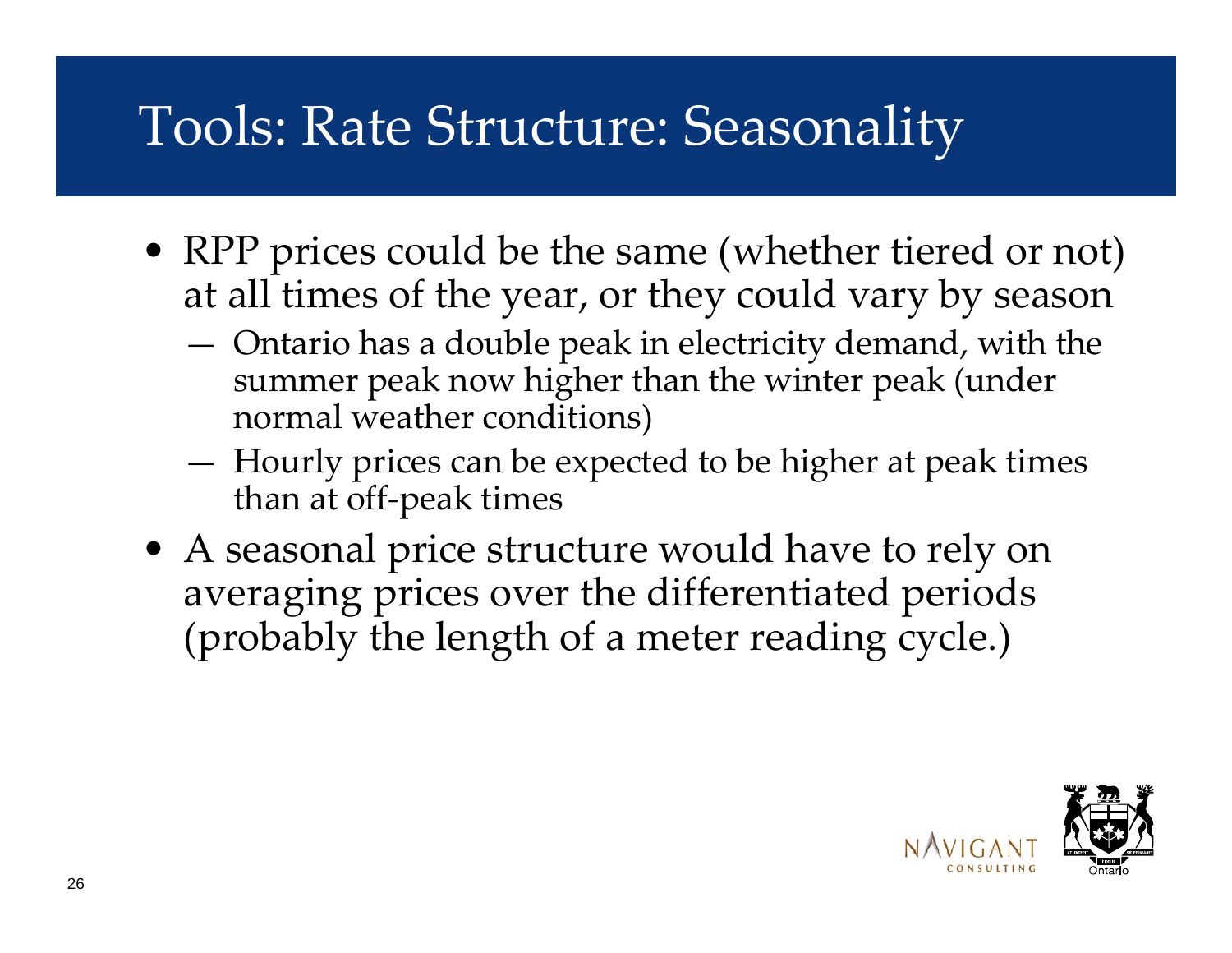#### Tools: Rate Structure: Time of Use

- Time of use (TOU) rates vary according to the time of day and of year
- TOU rates can be stable and predictable
	- set the rate for each TOU period at the beginning of the rate period
- TOU rates require either smart meters or customer profiling
- TOU rates benefit consumers only when they have smart meters
	- If customers are load profiled, any change in their own usage pa<sup>t</sup> terns will not affect their bill
	- The RPP may need to provide for TOU rates that could be introduced only when RPP consumers have smart meters

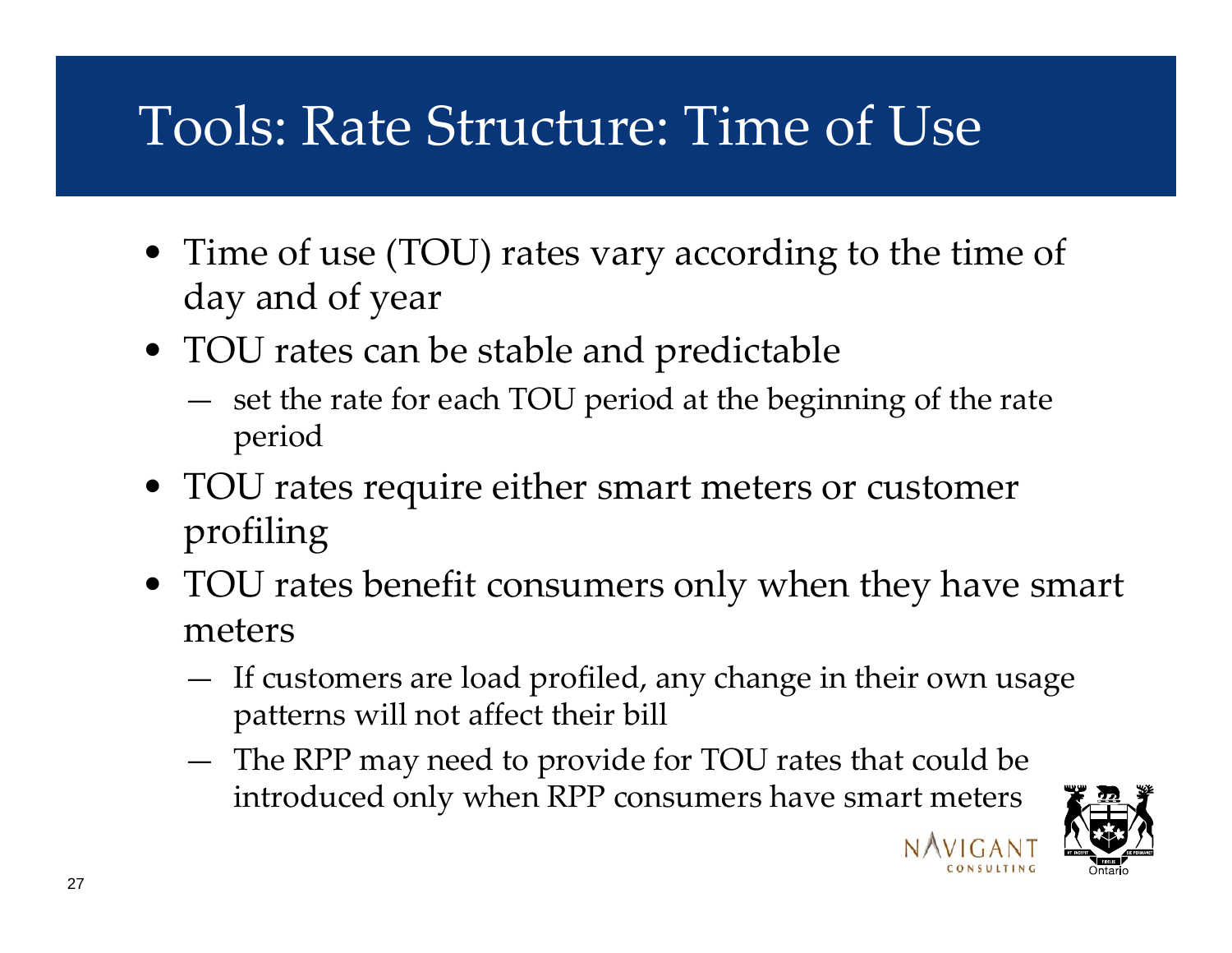#### Tools: Rate Structure: Customer Class

- The RPP will likely cover at least residential and small business consumers
- Typical utility price structures differentiate between these two kinds of consumers
	- Depending on definition and eligibility, small business consumers are likely to be larger than residential consumers
- The RPP could have separate rates for different customer classes

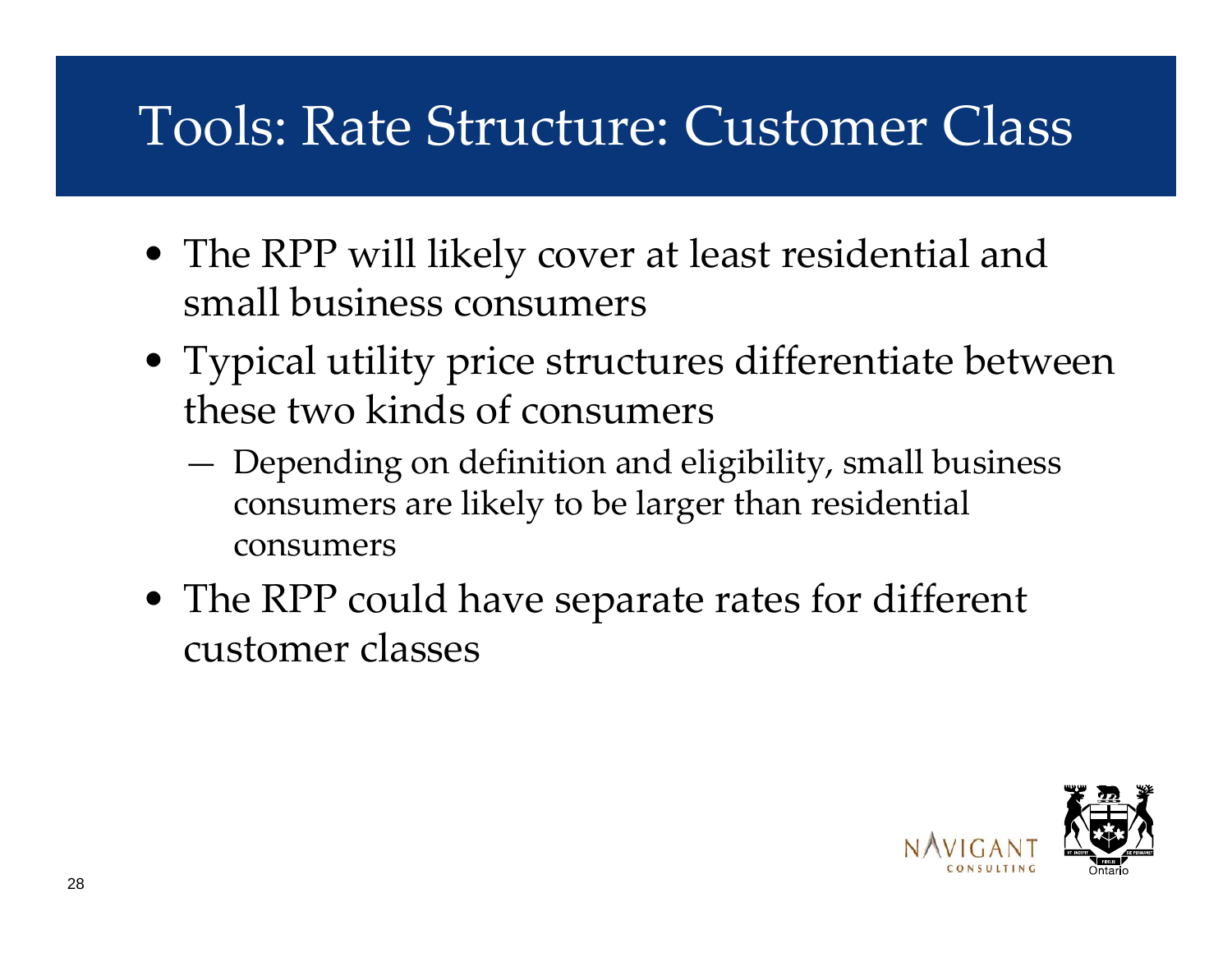#### Tools: Rate Structure: Customer Attributes

- Some LDCs have differentiated between customers in the same class based on the size of their load or other characteristics, such as electric heating
- The RPP could have separate rate structures for different metering technologies
- •RPP could differentiate based on customer characteristics
	- —Such differentiation could increase administrative complexity

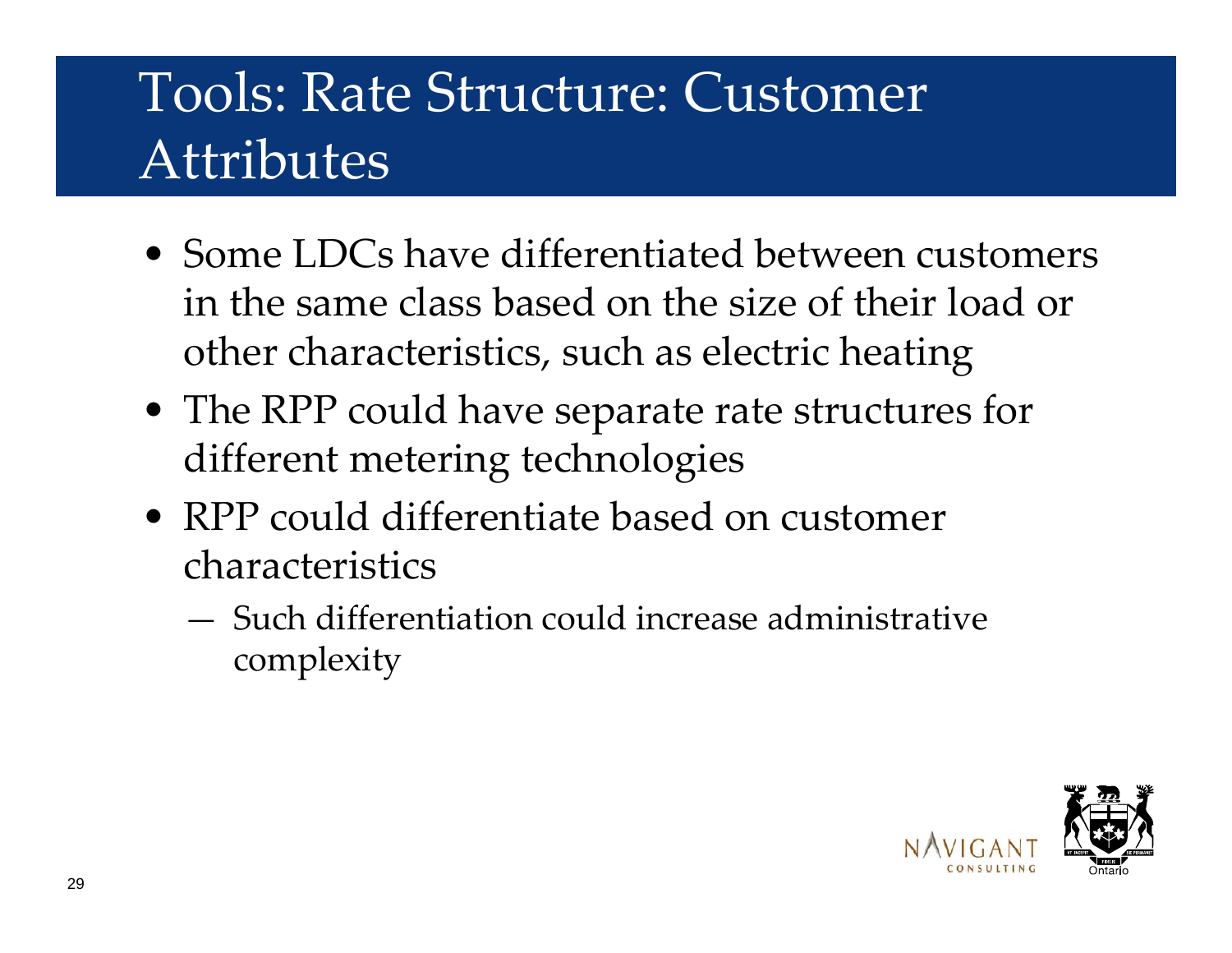### Tools: Automatic vs. Manual Price Adjustments

- RPP prices could respond to certain events
- Automatic price adjustments would be triggered by particular extreme events
- These would be price adjustments during the period of the price regime
	- Adjustments relating to the variance account would likely be considered true ups, not automatic adjustments

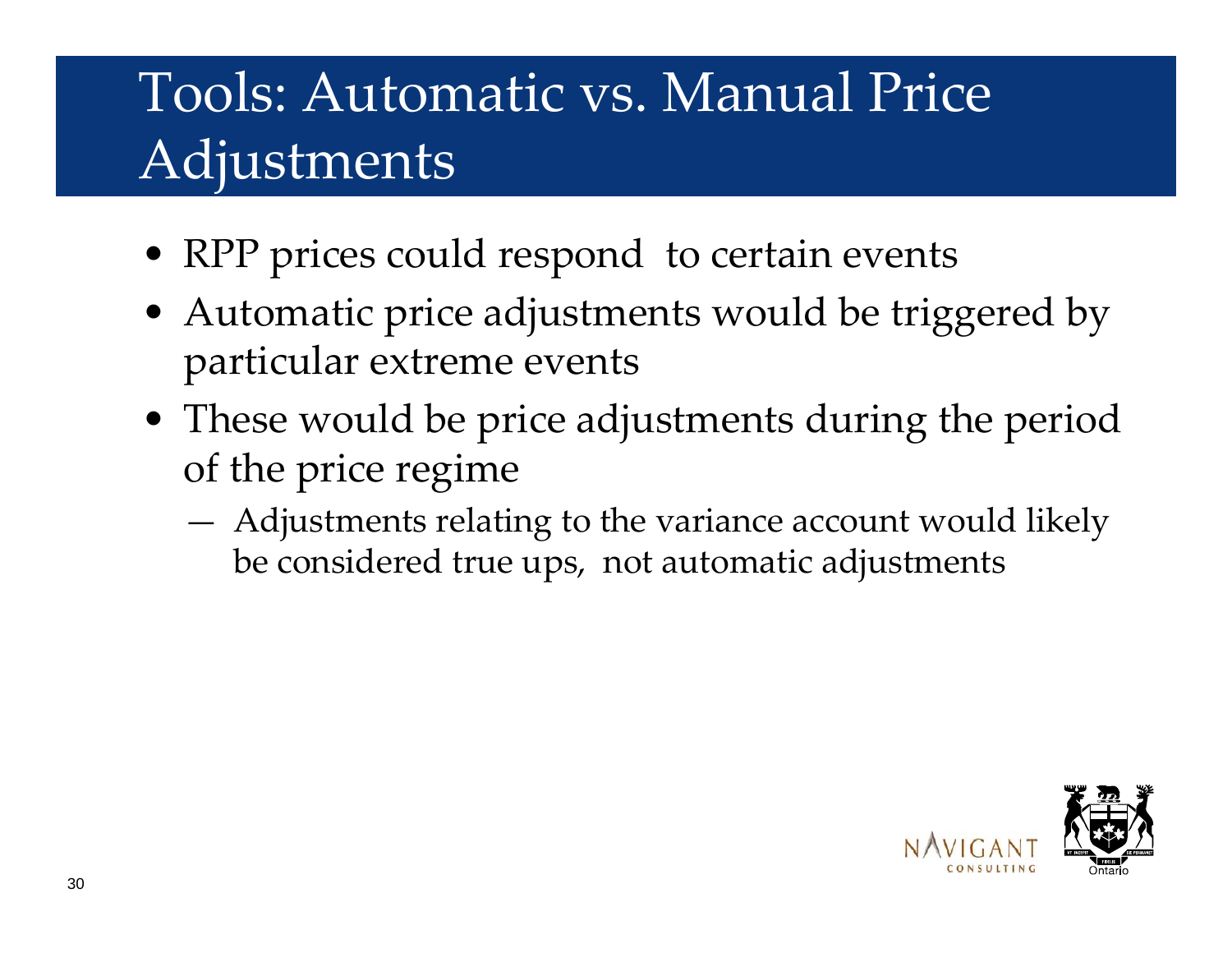## Tools: Frequency of True Ups

- The RPP will charge customers based on a forecast price
- Actual prices will differ from forecasts, which will produce a variance account that must be carried
- For prices to be fully cost-reflective, the variances must be added back into (or subtracted from) the price
- A key feature of the RPP will be how long between true ups of the variance account
	- Would expect no less frequently than annually
	- Could be more frequently
	- Could be based simply on time, and/or could have a trigger value (for example, the size of the accumulated variance account)

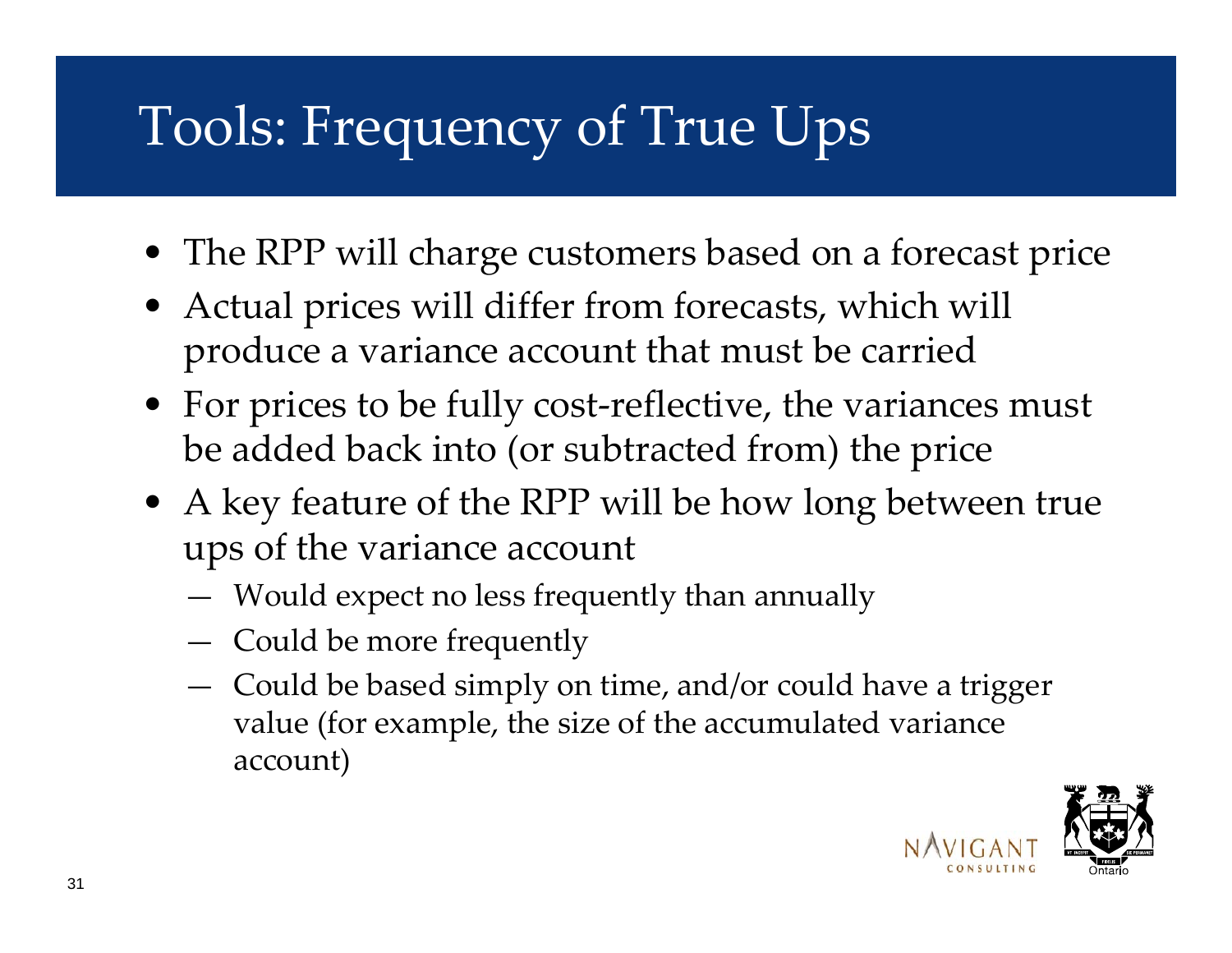## Tools: Recovery Period for True Ups

- When the variance account is trued up, the percustomer variance can then be collected in several ways
	- It could be retroactive, collecting at one time the accumulated variance from the customers for whom it was accumulated
	- It could be future oriented, collecting (or crediting) the accumulated variance over time
- If it is collected over some future period, the RPP should specify how long that period is

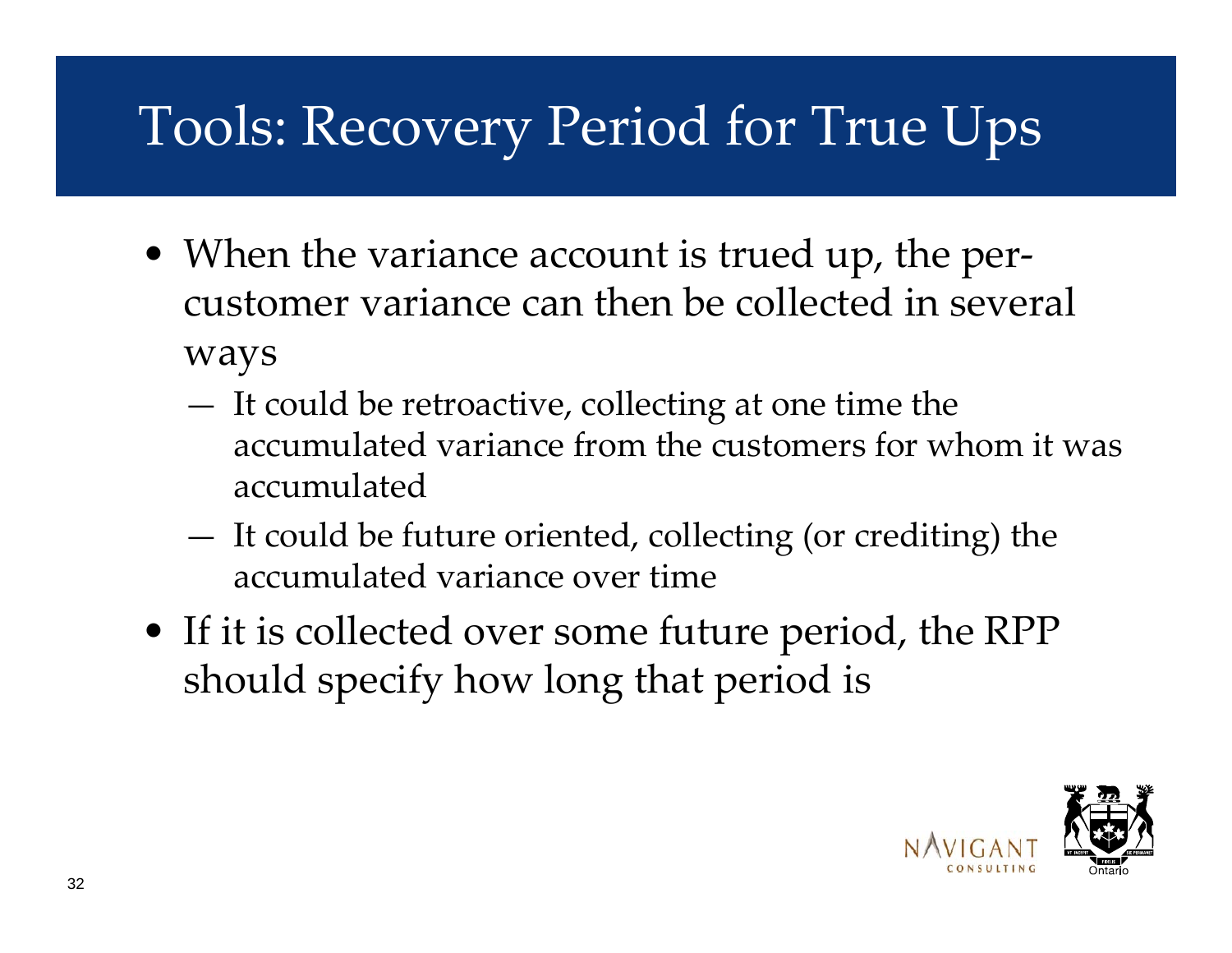### Tools: Conditions for Entry and Exit

- What conditions will be imposed on consumers who choose to leave the RPP supply or those who, having left, want to return to it
	- **All Contracts**  Some jurisdictions impose different terms on those who stay on standard supply from those who leave and return (i.e., provider of last resort)
	- If the RPP price is fixed over the whole year, customers could game the plan by leaving it in the shoulder months, when its prices are likely to be higher than market, and returning to it in peak months. Minimum periods for leaving and returning can be imposed to prevent such gaming
- The customer who leaves might be held responsible to pay its share of the accumulated variance

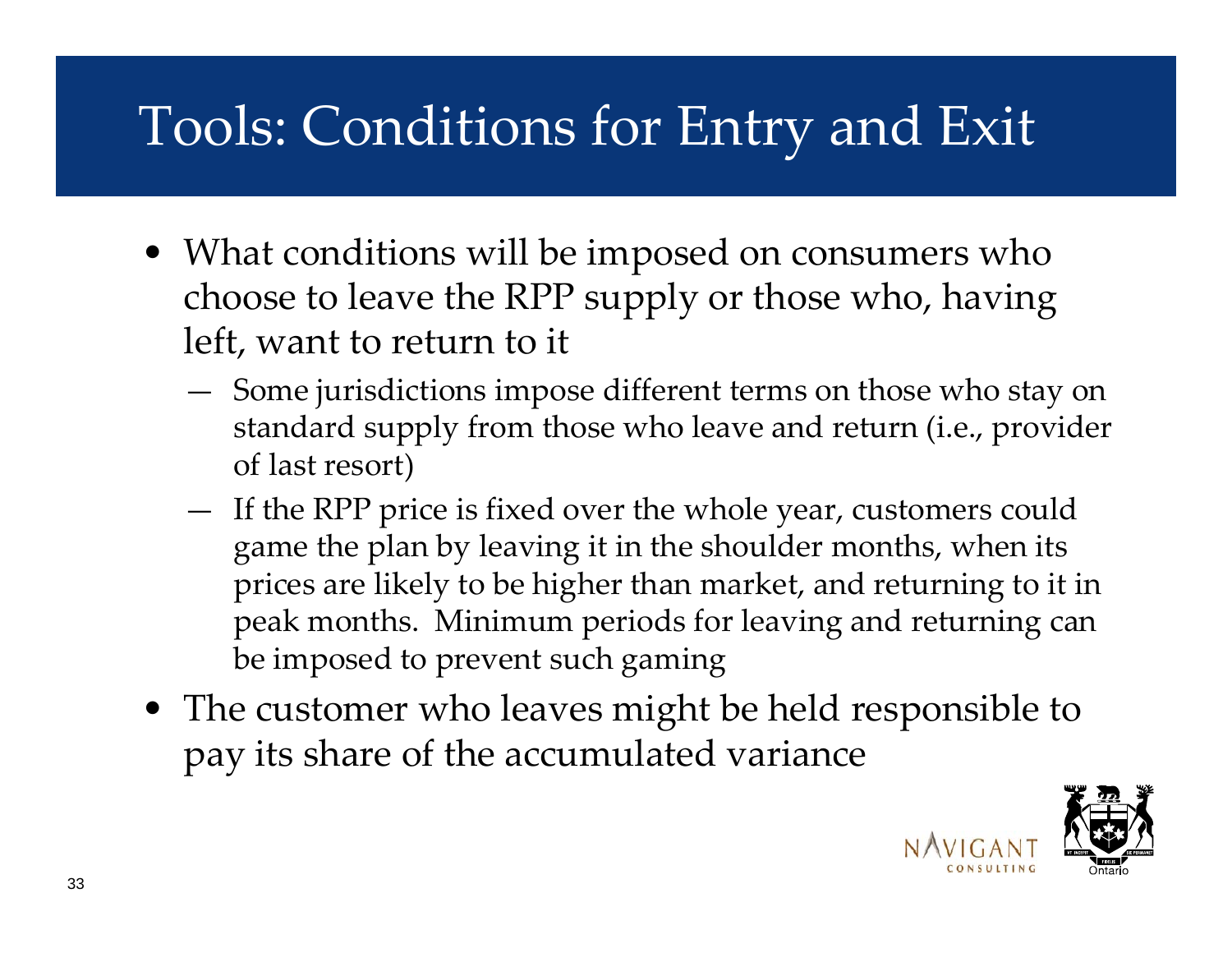## Out of Scope

- Term of the plan (period between rebasing). The amended legislation sets a term of one year for the first RPP, and a yearly reset period after that, or more often if directed by the Minister
- Content of the consumer bill. The form of the bill is not part of this process, including whether the regulated asset adjustment is shown on the bill
- Load serving entities. There is no provision in this consultation for creation of load serving entities.
- Customer eligibility for RPP



34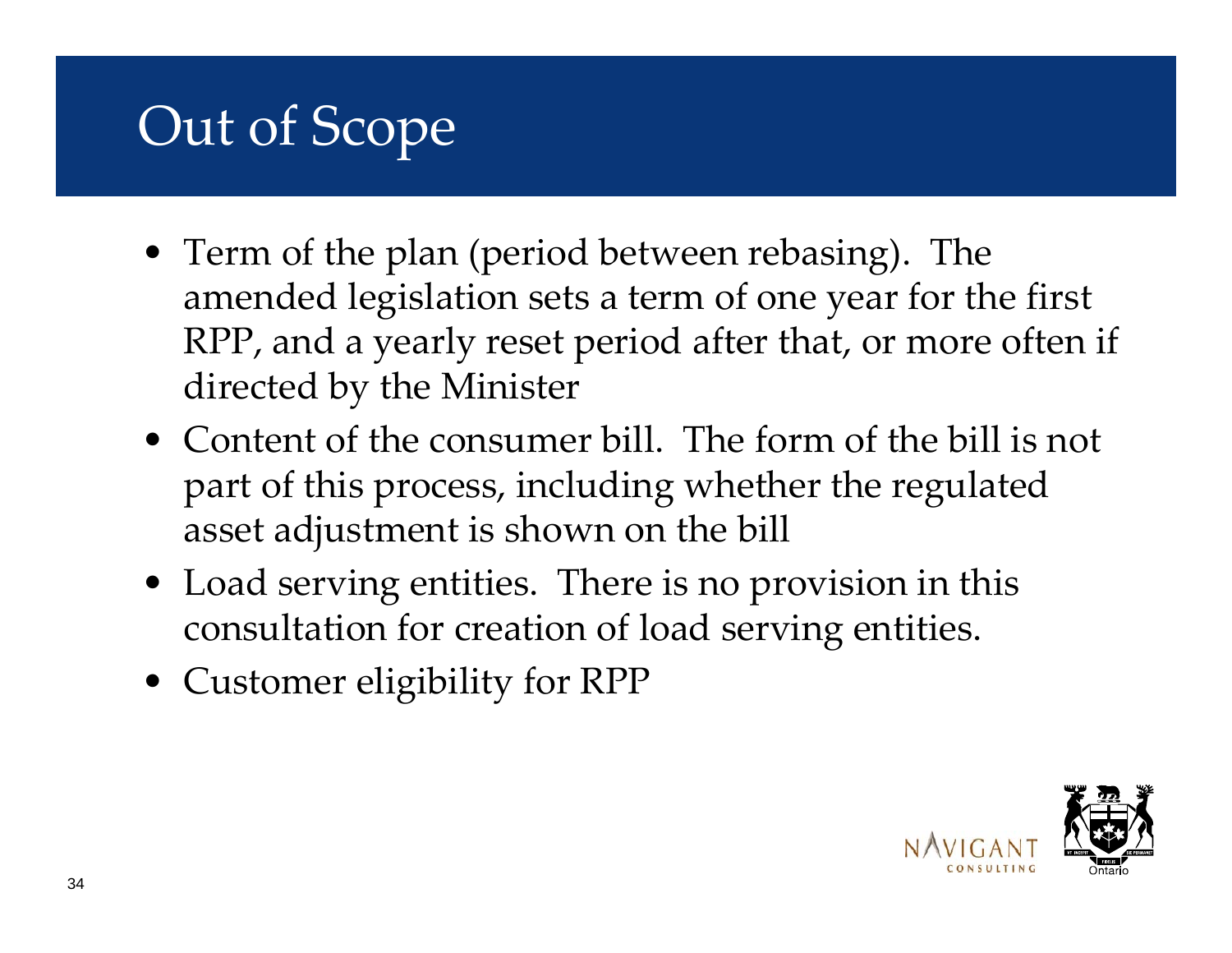

#### ANY OTHER TOOLS AVAILABLE TO THE WORKING GROUP?



35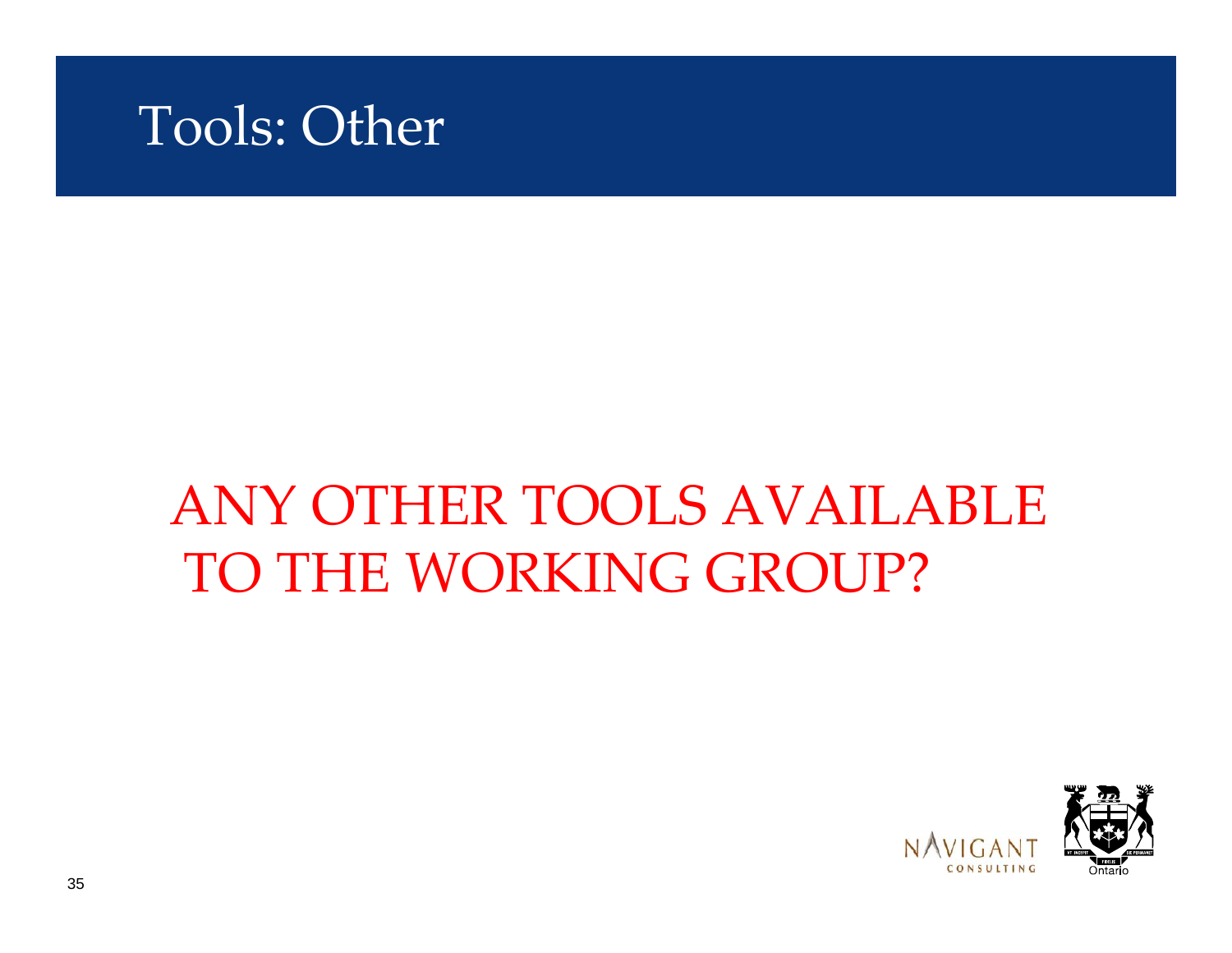#### Criteria Development

- The number of objectives and the fact that some conflict with each other means that there must be tradeoffs between some of them
- The strawmen will be developed to emphasize those tradeoffs
- The working group members will want to compare different strawmen
- One way to formalize this is to use a structured scoring system
- The next slide shows a scoring system that was used by the New Brunswick Market Design Committee. It allowed comparison of several strawmen with respect to the objectives for the Committee